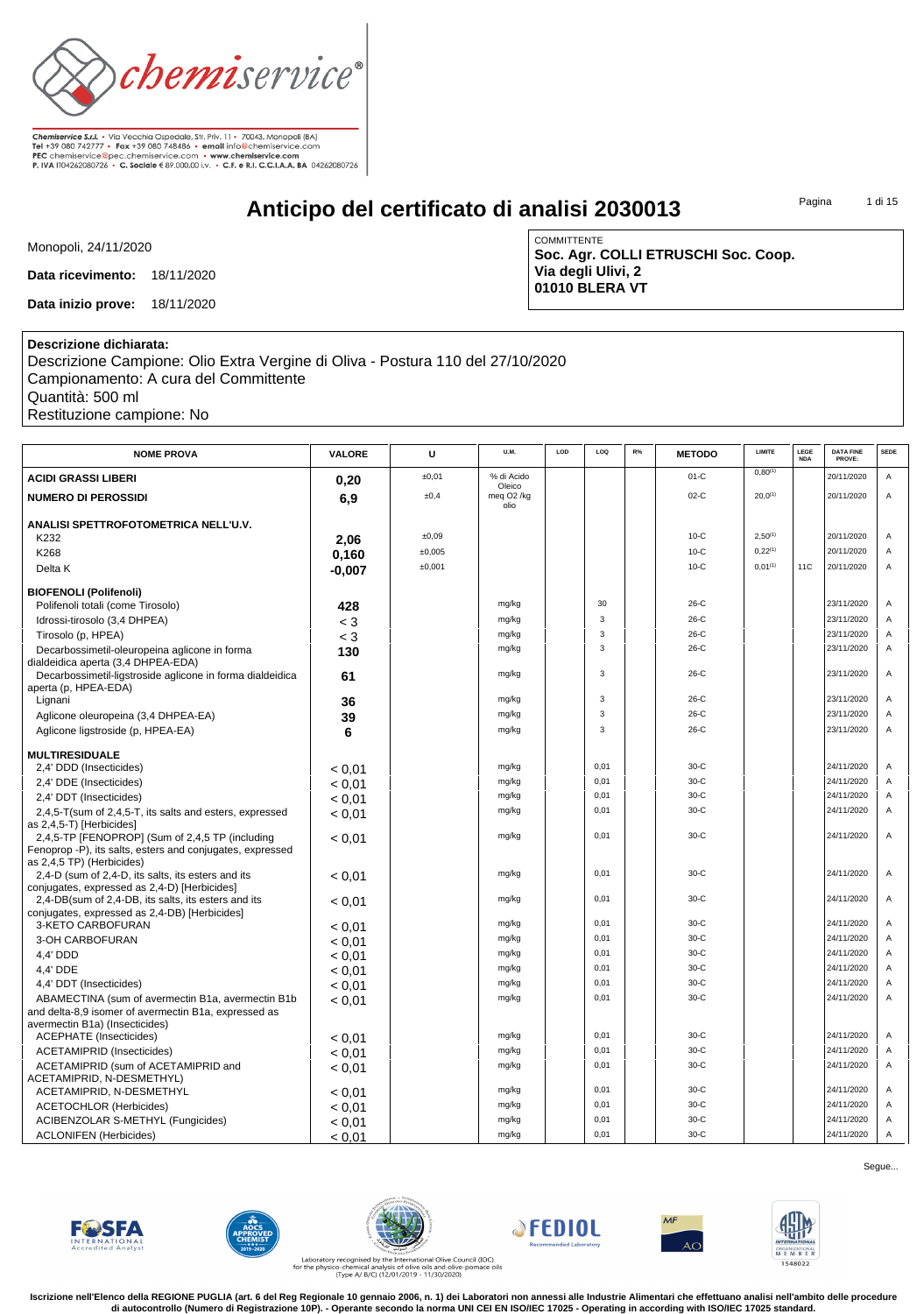

# **Anticipo del certificato di analisi 2030013**

Pagina 2 di 15

Monopoli, 24/11/2020

**Data ricevimento:** 18/11/2020

**Data inizio prove:** 18/11/2020

COMMITTENTE **Soc. Agr. COLLI ETRUSCHI Soc. Coop. Via degli Ulivi, 2 01010 BLERA VT**

### **Descrizione dichiarata:**

Descrizione Campione: Olio Extra Vergine di Oliva - Postura 110 del 27/10/2020 Campionamento: A cura del Committente Quantità: 500 ml Restituzione campione: No

| <b>NOME PROVA</b>                              | VALORE | U | U.M.  | LOD | LOQ  | $R\%$ | <b>METODO</b> | LIMITE | LEGE<br><b>NDA</b> | <b>DATA FINE</b><br>PROVE: | <b>SEDE</b>    |
|------------------------------------------------|--------|---|-------|-----|------|-------|---------------|--------|--------------------|----------------------------|----------------|
| <b>ACRINATHRIN (Insecticides)</b>              | < 0.01 |   | mg/kg |     | 0,01 |       | $30-C$        |        |                    | 24/11/2020                 | Α              |
| <b>ALACHLOR (Herbicides)</b>                   | < 0.01 |   | mg/kg |     | 0,01 |       | $30-C$        |        |                    | 24/11/2020                 | Α              |
| ALDICARB (Insecticides)                        | < 0.01 |   | mg/kg |     | 0,01 |       | 30-C          |        |                    | 24/11/2020                 | Α              |
| <b>ALDICARB SULFONE (Insecticides)</b>         | < 0.01 |   | mg/kg |     | 0,01 |       | $30-C$        |        |                    | 24/11/2020                 | A              |
| ALDICARB SULFOXIDE                             | < 0.01 |   | mg/kg |     | 0.01 |       | $30-C$        |        |                    | 24/11/2020                 | A              |
| ALDRIN (Insecticides)                          | < 0.01 |   | mg/kg |     | 0,01 |       | $30 - C$      |        |                    | 24/11/2020                 | Α              |
| <b>ALLETHRIN</b> (Insecticides)                | < 0.01 |   | mg/kg |     | 0,01 |       | 30-C          |        |                    | 24/11/2020                 | Α              |
| ALLOXYDIM (Sodium)                             | < 0.01 |   | mg/kg |     | 0,01 |       | 30-C          |        |                    | 24/11/2020                 | Α              |
| ALPHA BHC (Insecticides)                       | < 0.01 |   | mg/kg |     | 0,01 |       | $30-C$        |        |                    | 24/11/2020                 | A              |
| AMETOCTRADIN (Fungicides)                      | < 0.01 |   | mg/kg |     | 0,01 |       | 30-C          |        |                    | 24/11/2020                 | Α              |
| <b>AMETRYN</b> (Herbicides)                    | < 0.01 |   | mg/kg |     | 0,01 |       | $30-C$        |        |                    | 24/11/2020                 | A              |
| AMIDOSULFURON (Herbicides)                     | < 0.01 |   | mg/kg |     | 0,01 |       | 30-C          |        |                    | 24/11/2020                 | Α              |
| AMISULBROM (Fungicide)                         | < 0.01 |   | mg/kg |     | 0,01 |       | 30-C          |        |                    | 24/11/2020                 | Α              |
| AMITRAZ (as sum of AMITRAZ and 2,4-DIMETHYL    | < 0.01 |   | mg/kg |     | 0,01 |       | 30-C          |        |                    | 24/11/2020                 | Α              |
| ANILINE)                                       |        |   |       |     |      |       |               |        |                    |                            |                |
| AMITRAZ (Insecticides)                         | < 0.01 |   | mg/kg |     | 0,01 |       | $30-C$        |        |                    | 24/11/2020                 | Α              |
| <b>AMITROLE</b> (Herbicides)                   | < 0.01 |   | mg/kg |     | 0,01 |       | 30-C          |        |                    | 24/11/2020                 | A              |
| <b>ASULAM</b> (Herbicides)                     | < 0.01 |   | mg/kg |     | 0,01 |       | 30-C          |        |                    | 24/11/2020                 | Α              |
| ATRAZINE (Herbicides)                          | < 0.01 |   | mg/kg |     | 0,01 |       | 30-C          |        |                    | 24/11/2020                 | A              |
| AZACONAZOLE (Fungicides)                       | < 0.01 |   | mg/kg |     | 0,01 |       | $30 - C$      |        |                    | 24/11/2020                 | Α              |
| AZADIRACHTIN (Insecticides)                    | < 0.01 |   | mg/kg |     | 0,01 |       | 30-C          |        |                    | 24/11/2020                 | Α              |
| AZINPHOS-ETHYL (Insecticides)                  | < 0.01 |   | mg/kg |     | 0,01 |       | 30-C          |        |                    | 24/11/2020                 | Α              |
| AZINPHOS-METHYL (Insecticides)                 | < 0.01 |   | mg/kg |     | 0,01 |       | 30-C          |        |                    | 24/11/2020                 | Α              |
| AZOCYCLOTIN (Acaricides)                       | < 0.01 |   | mg/kg |     | 0,01 |       | 30-C          |        |                    | 24/11/2020                 | A              |
| AZOXYSTROBIN (Fungicides)                      | < 0.01 |   | mg/kg |     | 0,01 |       | 30-C          |        |                    | 24/11/2020                 | Α              |
| <b>BENALAXYL (Fungicides)</b>                  | < 0.01 |   | mg/kg |     | 0,01 |       | 30-C          |        |                    | 24/11/2020                 | Α              |
| BENALAXYL (sum of isomers) [Fungicides]        | < 0.01 |   | mg/kg |     | 0,01 |       | $30 - C$      |        |                    | 24/11/2020                 | Α              |
| BENALAXYL-M                                    | < 0.01 |   | mg/kg |     | 0,01 |       | 30-C          |        |                    | 24/11/2020                 | Α              |
| <b>BENDIOCARB</b> (Insecticides)               | < 0.01 |   | mg/kg |     | 0,01 |       | 30-C          |        |                    | 24/11/2020                 | Α              |
| <b>BENFLURALIN (Herbicides)</b>                | < 0.01 |   | mg/kg |     | 0,01 |       | 30-C          |        |                    | 24/11/2020                 | Α              |
| <b>BENFURACARB</b> (Insecticides)              | < 0.01 |   | mg/kg |     | 0,01 |       | 30-C          |        |                    | 24/11/2020                 | A              |
| <b>BENOMYL</b> (Fungicides)                    | < 0.01 |   | mg/kg |     | 0,01 |       | 30-C          |        |                    | 24/11/2020                 | Α              |
| BENSULFURON-METHYL (Herbicides)                | < 0.01 |   | mg/kg |     | 0,01 |       | 30-C          |        |                    | 24/11/2020                 | Α              |
| <b>BENTAZONE</b> (Herbicides)                  | < 0.01 |   | mg/kg |     | 0,01 |       | 30-C          |        |                    | 24/11/2020                 | Α              |
| BENTHIAVALICARB ISOPROPYL (Fungicides)         | < 0.01 |   | mg/kg |     | 0,01 |       | 30-C          |        |                    | 24/11/2020                 | Α              |
| <b>BENTHIAZOLE</b> (Fungicides)                | < 0.01 |   | mg/kg |     | 0,01 |       | 30-C          |        |                    | 24/11/2020                 | Α              |
| BENZALKONIUM CHLORIDE (BAC) (Fungicides)       | < 0.01 |   | mg/kg |     | 0,01 |       | 30-C          |        |                    | 24/11/2020                 | Α              |
| <b>BENZOXIMATE</b> (Acaricides)                | < 0.01 |   | mg/kg |     | 0,01 |       | 30-C          |        |                    | 24/11/2020                 | A              |
| BENZOYLPROP-ETHYL (Herbicides)                 | < 0.01 |   | mg/kg |     | 0,01 |       | $30-C$        |        |                    | 24/11/2020                 | Α              |
| BENZTHIAZURON (Herbicides)                     | < 0.01 |   | mg/kg |     | 0,01 |       | $30-C$        |        |                    | 24/11/2020                 | Α              |
| BHC (Hexachlorobenze) (Fungicides)             | < 0.01 |   | mg/kg |     | 0,01 |       | 30-C          |        |                    | 24/11/2020                 | Α              |
| BIFENAZATE (sum of bifenazate plus bifenazate- | < 0.01 |   | mg/kg |     | 0,01 |       | 30-C          |        |                    | 24/11/2020                 | A              |
| diazene expressed as bifenazate) (Acaricides)  |        |   |       |     |      |       |               |        |                    |                            |                |
| <b>BIFENOX (Herbicides)</b>                    | < 0.01 |   | mg/kg |     | 0,01 |       | 30-C          |        |                    | 24/11/2020                 | Α              |
| <b>BIFENTHRIN</b> (Insecticides)               | < 0.01 |   | mg/kg |     | 0,01 |       | 30-C          |        |                    | 24/11/2020                 | Α              |
| <b>BINAPACRYL (Acaricides)</b>                 | < 0.01 |   | mg/kg |     | 0.01 |       | $30-C$        |        |                    | 24/11/2020                 | $\overline{A}$ |

Segue...













Laboratory recognised by the International Olive Council (IOC)<br>for the physico-chemical analysis of olive oils and olive-pomace oils<br>(Type A/ B/C) (12/01/2019 - 11/30/2020)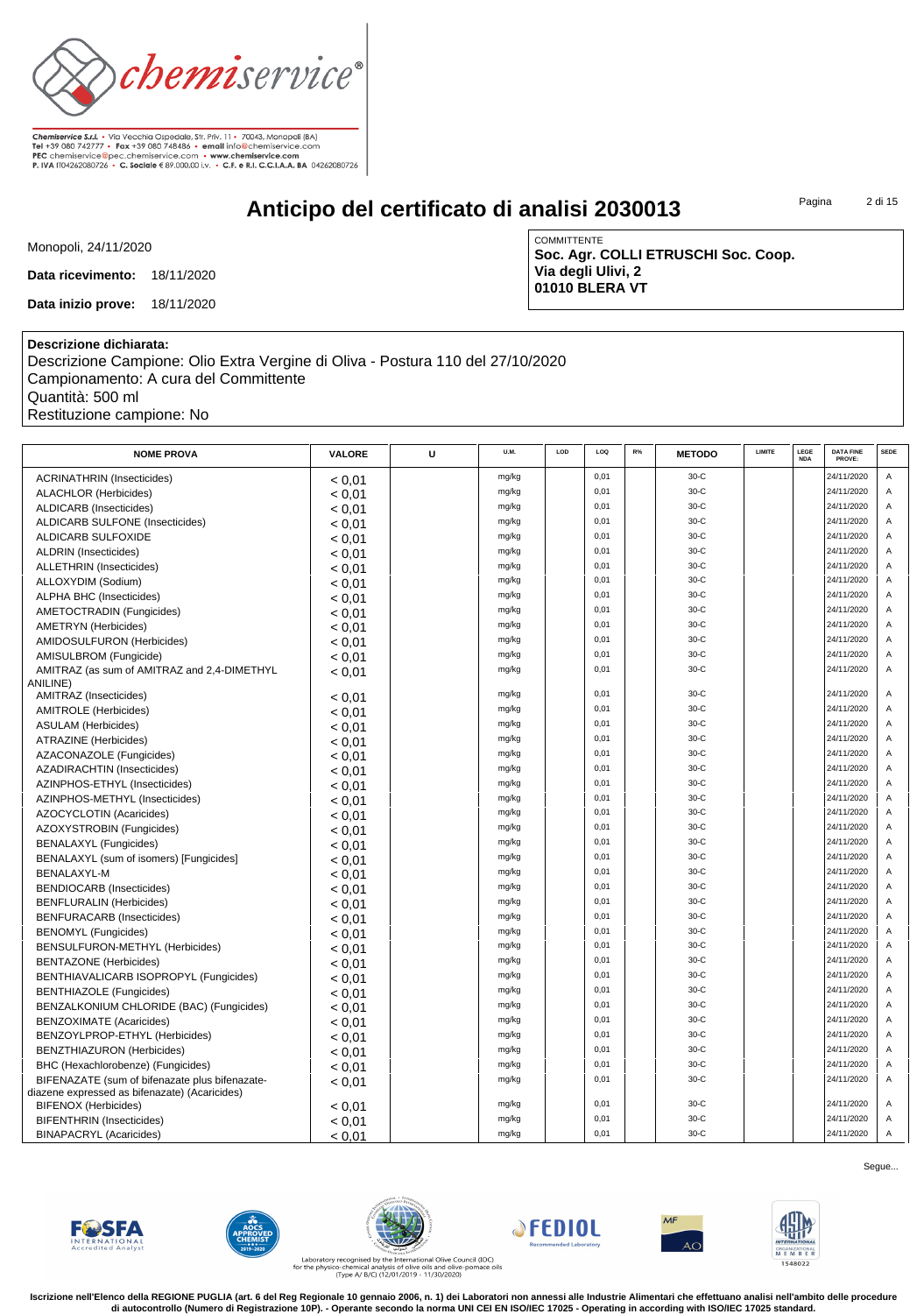

# **Anticipo del certificato di analisi 2030013**

Pagina 3 di 15

Monopoli, 24/11/2020

**Data ricevimento:** 18/11/2020

**Data inizio prove:** 18/11/2020

COMMITTENTE **Soc. Agr. COLLI ETRUSCHI Soc. Coop. Via degli Ulivi, 2 01010 BLERA VT**

### **Descrizione dichiarata:**

Descrizione Campione: Olio Extra Vergine di Oliva - Postura 110 del 27/10/2020 Campionamento: A cura del Committente Quantità: 500 ml Restituzione campione: No

| <b>NOME PROVA</b>                      | VALORE | U | U.M.  | LOD | LOQ  | R% | <b>METODO</b> | LIMITE | LEGE<br><b>NDA</b> | <b>DATA FINE</b><br>PROVE: | <b>SEDE</b>    |
|----------------------------------------|--------|---|-------|-----|------|----|---------------|--------|--------------------|----------------------------|----------------|
| <b>BIORESMETHRIN (Insecticides)</b>    | < 0.01 |   | mg/kg |     | 0.01 |    | $30-C$        |        |                    | 24/11/2020                 | A              |
| <b>BIPHENYL</b> (Fungicides)           | < 0.01 |   | mg/kg |     | 0,01 |    | 30-C          |        |                    | 24/11/2020                 | Α              |
| BITERTANOL (Fungicides)                | < 0.01 |   | mg/kg |     | 0,01 |    | 30-C          |        |                    | 24/11/2020                 | Α              |
| <b>BOSCALID (Fungicides)</b>           | < 0.01 |   | mg/kg |     | 0,01 |    | 30-C          |        |                    | 24/11/2020                 | $\overline{A}$ |
| <b>BROMACIL (Herbicides)</b>           | < 0.01 |   | mg/kg |     | 0,01 |    | 30-C          |        |                    | 24/11/2020                 | A              |
| <b>BROMOCYCLEN</b> (Insecticides)      | < 0.01 |   | mg/kg |     | 0,01 |    | 30-C          |        |                    | 24/11/2020                 | Α              |
| <b>BROMOPHOS ETHYL (Insecticides)</b>  | < 0.01 |   | mg/kg |     | 0,01 |    | 30-C          |        |                    | 24/11/2020                 | A              |
| <b>BROMOPHOS METHYL (Insecticides)</b> | < 0.01 |   | mg/kg |     | 0,01 |    | $30-C$        |        |                    | 24/11/2020                 | A              |
| <b>BROMOPROPYLATE (Acaricides)</b>     | < 0.01 |   | mg/kg |     | 0,01 |    | 30-C          |        |                    | 24/11/2020                 | Α              |
| <b>BROMOXYNIL (Herbicides)</b>         | < 0.01 |   | mg/kg |     | 0.01 |    | $30-C$        |        |                    | 24/11/2020                 | Α              |
| BROMUCONAZOLE (sum of diasetroisomers) | < 0.01 |   | mg/kg |     | 0,01 |    | $30-C$        |        |                    | 24/11/2020                 | $\mathsf A$    |
| [Fungicides]                           |        |   |       |     |      |    |               |        |                    |                            |                |
| <b>BUPIRIMATE (Fungicides)</b>         | < 0.01 |   | mg/kg |     | 0.01 |    | $30-C$        |        |                    | 24/11/2020                 | Α              |
| <b>BUPROFEZIN (Insecticides)</b>       | < 0.01 |   | mg/kg |     | 0.01 |    | $30-C$        |        |                    | 24/11/2020                 | A              |
| <b>BUTACHLOR (Herbicides)</b>          | < 0.01 |   | mg/kg |     | 0,01 |    | $30-C$        |        |                    | 24/11/2020                 | A              |
| <b>BUTAFENACIL (Herbicides)</b>        | < 0.01 |   | mg/kg |     | 0,01 |    | 30-C          |        |                    | 24/11/2020                 | Α              |
| BUTOCARBOXIM (Insecticides)            | < 0.01 |   | mg/kg |     | 0.01 |    | $30-C$        |        |                    | 24/11/2020                 | A              |
| BUTOXYCARBOXIM (Insecticides)          | < 0,01 |   | mg/kg |     | 0,01 |    | 30-C          |        |                    | 24/11/2020                 | А              |
| <b>BUTRALIN (Herbicides)</b>           | < 0.01 |   | mg/kg |     | 0,01 |    | 30-C          |        |                    | 24/11/2020                 | A              |
| <b>BUTYLATE</b> (Herbicides)           | < 0.01 |   | mg/kg |     | 0,01 |    | 30-C          |        |                    | 24/11/2020                 | Α              |
| CADUSAFOS (Insecticides)               | < 0.01 |   | mg/kg |     | 0,01 |    | 30-C          |        |                    | 24/11/2020                 | A              |
| CAPTAFOL (Fungicides)                  | < 0.01 |   | mg/kg |     | 0,01 |    | $30-C$        |        |                    | 24/11/2020                 | $\overline{A}$ |
| <b>CAPTAN</b> (Fungicides)             | < 0.01 |   | mg/kg |     | 0,01 |    | 30-C          |        |                    | 24/11/2020                 | A              |
| CARBARYL (Insecticide)                 | < 0.01 |   | mg/kg |     | 0,01 |    | $30-C$        |        |                    | 24/11/2020                 | $\overline{A}$ |
| CARBENDAZIM-total (Fungicides)         | < 0.01 |   | mg/kg |     | 0,01 |    | $30-C$        |        |                    | 24/11/2020                 | Α              |
| <b>CARBOFURAN</b> (Insecticides)       | < 0.01 |   | mg/kg |     | 0.01 |    | $30-C$        |        |                    | 24/11/2020                 | A              |
| CARBOFURAN 3-HYDROXY (Insecticides)    | < 0.01 |   | mg/kg |     | 0,01 |    | $30-C$        |        |                    | 24/11/2020                 | A              |
| CARBOFURAN 3-KETO (Insecticides)       | < 0.01 |   | mg/kg |     | 0,01 |    | 30-C          |        |                    | 24/11/2020                 | Α              |
| CARBOPHENOTHION (Insecticides)         | < 0.01 |   | mg/kg |     | 0,01 |    | 30-C          |        |                    | 24/11/2020                 | Α              |
| <b>CARBOSULFAN (Insecticides)</b>      | < 0.01 |   | mg/kg |     | 0.01 |    | $30-C$        |        |                    | 24/11/2020                 | $\overline{A}$ |
| CARFENTRAZONE ETHYL (Herbicides)       | < 0.01 |   | mg/kg |     | 0,01 |    | $30-C$        |        |                    | 24/11/2020                 | A              |
| CARPROPAMID (Fungicides)               | < 0.01 |   | mg/kg |     | 0,01 |    | 30-C          |        |                    | 24/11/2020                 | A              |
| CHINOMETHIONAT (Acaricides)            | < 0.01 |   | mg/kg |     | 0.01 |    | $30-C$        |        |                    | 24/11/2020                 | A              |
| CHLORANTRANILIPROLE (Insecticides)     | < 0.01 |   | mg/kg |     | 0,01 |    | $30-C$        |        |                    | 24/11/2020                 | A              |
| <b>CHLORBENSIDE</b> (Acaricides)       | < 0.01 |   | mg/kg |     | 0,01 |    | 30-C          |        |                    | 24/11/2020                 | A              |
| CHLORBUFAM (Herbicides)                | < 0.01 |   | mg/kg |     | 0,01 |    | 30-C          |        |                    | 24/11/2020                 | A              |
| <b>CHLORDANE</b> (Insecticides)        | < 0.01 |   | mg/kg |     | 0,01 |    | 30-C          |        |                    | 24/11/2020                 | A              |
| CHLORFENAPYR (Insecticides/Acaricides) | < 0.01 |   | mg/kg |     | 0,01 |    | 30-C          |        |                    | 24/11/2020                 | Α              |
| CHLORFENPROP METHYL (Herbicides)       | < 0.01 |   | mg/kg |     | 0,01 |    | 30-C          |        |                    | 24/11/2020                 | Α              |
| <b>CHLORFENSON (Acaricides)</b>        | < 0.01 |   | mg/kg |     | 0,01 |    | $30-C$        |        |                    | 24/11/2020                 | $\overline{A}$ |
| CHLORFENVINPHOS (Insecticides)         | < 0.01 |   | mg/kg |     | 0,01 |    | 30-C          |        |                    | 24/11/2020                 | Α              |
| CHLORFLUAZURON (Insecticides)          | < 0.01 |   | mg/kg |     | 0.01 |    | $30-C$        |        |                    | 24/11/2020                 | A              |
| CHLORIDAZON (Herbicides)               | < 0.01 |   | mg/kg |     | 0,01 |    | 30-C          |        |                    | 24/11/2020                 | Α              |
| CHLORMEPHOS (Insecticides)             | < 0.01 |   | mg/kg |     | 0,01 |    | 30-C          |        |                    | 24/11/2020                 | Α              |
| CHLOROBENZILATE (Acaricides)           | < 0.01 |   | mg/kg |     | 0,01 |    | 30-C          |        |                    | 24/11/2020                 | Α              |
| CHLORONEB (Fungicides)                 | < 0.01 |   | mg/kg |     | 0.01 |    | $30-C$        |        |                    | 24/11/2020                 | $\overline{A}$ |













Segue...

Laboratory recognised by the International Olive Council (IOC)<br>for the physico-chemical analysis of olive oils and olive-pomace oils<br>(Type A/ B/C) (12/01/2019 - 11/30/2020)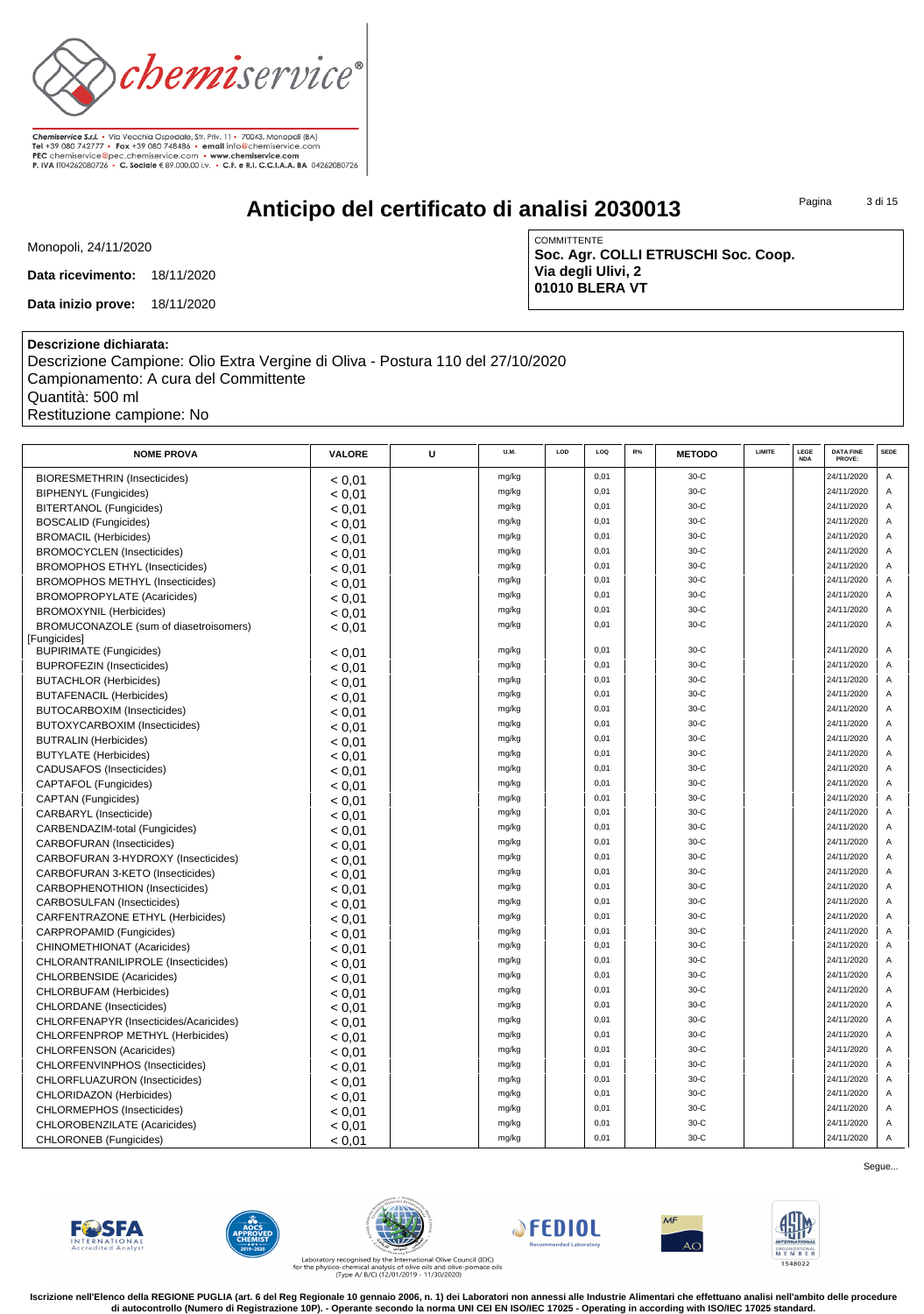

# **Anticipo del certificato di analisi 2030013**

Pagina 4 di 15

Monopoli, 24/11/2020

**Data ricevimento:** 18/11/2020

**Data inizio prove:** 18/11/2020

COMMITTENTE **Soc. Agr. COLLI ETRUSCHI Soc. Coop. Via degli Ulivi, 2 01010 BLERA VT**

#### **Descrizione dichiarata:**

Descrizione Campione: Olio Extra Vergine di Oliva - Postura 110 del 27/10/2020 Campionamento: A cura del Committente Quantità: 500 ml Restituzione campione: No

| <b>NOME PROVA</b>                               | VALORE | U | U.M.           | LOD | LOQ  | R% | <b>METODO</b> | LIMITE | LEGE<br><b>NDA</b> | <b>DATA FINE</b><br>PROVE: | <b>SEDE</b> |
|-------------------------------------------------|--------|---|----------------|-----|------|----|---------------|--------|--------------------|----------------------------|-------------|
| CHLOROPROPYLATE (Acaricides)                    | < 0.01 |   | mg/kg          |     | 0,01 |    | $30-C$        |        |                    | 24/11/2020                 | Α           |
| CHLOROTHALONIL (Fungicides)                     | < 0.01 |   | mg/kg          |     | 0,01 |    | $30-C$        |        |                    | 24/11/2020                 | Α           |
| CHLOROXURON (Herbicides)                        | < 0.01 |   | mg/kg          |     | 0,01 |    | $30-C$        |        |                    | 24/11/2020                 | Α           |
| CHLOROXYNIL (Herbicides)                        | < 0.01 |   | mg/kg          |     | 0,01 |    | 30-C          |        |                    | 24/11/2020                 | Α           |
| CHLORPROPHAM (Growth regulator)                 | < 0.01 |   | mg/kg          |     | 0,01 |    | 30-C          |        |                    | 24/11/2020                 | A           |
| CHLORPYRIFOS ETHYL (Insecticides)               | < 0.01 |   | mg/kg          |     | 0,01 |    | 30-C          |        |                    | 24/11/2020                 | Α           |
| CHLORPYRIFOS METHYL (Insecticides)              | < 0.01 |   | mg/kg          |     | 0,01 |    | $30-C$        |        |                    | 24/11/2020                 | Α           |
| <b>CHLORSULFURON (Herbicides)</b>               | < 0.01 |   | mg/kg          |     | 0,01 |    | 30-C          |        |                    | 24/11/2020                 | Α           |
| CHLORTHAL DIMETHYL (Herbicides)                 | < 0,01 |   | mg/kg          |     | 0,01 |    | 30-C          |        |                    | 24/11/2020                 | A           |
| CHLORTHIAMID (Herbicides)                       | < 0.01 |   | mg/kg          |     | 0,01 |    | 30-C          |        |                    | 24/11/2020                 | Α           |
| <b>CHLORTHION</b> (Insecticides)                | < 0.01 |   | mg/kg          |     | 0,01 |    | $30-C$        |        |                    | 24/11/2020                 | Α           |
| CHLORTHIOPHOS (Insecticides)                    | < 0.01 |   | mg/kg          |     | 0,01 |    | 30-C          |        |                    | 24/11/2020                 | Α           |
| CHLORTOLURON (Herbicides)                       | < 0.01 |   | mg/kg          |     | 0,01 |    | $30-C$        |        |                    | 24/11/2020                 | A           |
| CHLOTIANIDIN (Insecticides)                     | < 0.01 |   | mg/kg          |     | 0,01 |    | $30-C$        |        |                    | 24/11/2020                 | Α           |
| CHLOZOLINATE (Fungicides)                       | < 0.01 |   | mg/kg          |     | 0,01 |    | $30-C$        |        |                    | 24/11/2020                 | Α           |
| CHROMAFENOZIDE (Insecticides)                   | < 0.01 |   | mg/kg          |     | 0,01 |    | 30-C          |        |                    | 24/11/2020                 | Α           |
| CINOSULFURON (Herbicides)                       | < 0.01 |   | mg/kg          |     | 0,01 |    | $30-C$        |        |                    | 24/11/2020                 | A           |
| <b>CLETHODIM (Herbicides)</b>                   | < 0.01 |   | mg/kg          |     | 0,01 |    | 30-C          |        |                    | 24/11/2020                 | Α           |
| CLIMBAZOLE (Fungicides)                         | < 0.01 |   | mg/kg          |     | 0,01 |    | 30-C          |        |                    | 24/11/2020                 | Α           |
| <b>CLODINAFOP PROPARGIL (Herbicides)</b>        | < 0.01 |   | mg/kg          |     | 0,01 |    | $30-C$        |        |                    | 24/11/2020                 | Α           |
| <b>CLOFENTEZINE</b> (Acaricides)                | < 0.01 |   | mg/kg          |     | 0,01 |    | 30-C          |        |                    | 24/11/2020                 | Α           |
| <b>CLOMAZONE</b> (Herbicides)                   | < 0.01 |   | mg/kg          |     | 0,01 |    | $30-C$        |        |                    | 24/11/2020                 | Α           |
| <b>CLOMEPROP</b> (Herbicides)                   | < 0.01 |   | mg/kg          |     | 0,01 |    | 30-C          |        |                    | 24/11/2020                 | A           |
| CLOQUINTOCET MEXYL (Herbicide safener)          | < 0.01 |   | mg/kg          |     | 0,01 |    | 30-C          |        |                    | 24/11/2020                 | A           |
| COUMAPHOS (Insecticides)                        | < 0.01 |   | mg/kg          |     | 0,01 |    | 30-C          |        |                    | 24/11/2020                 | Α           |
| <b>CYANAZINE</b> (Herbicides)                   | < 0.01 |   | mg/kg          |     | 0,01 |    | 30-C          |        |                    | 24/11/2020                 | Α           |
| <b>CYANOFENPHOS (Insecticides)</b>              | < 0.01 |   | mg/kg          |     | 0,01 |    | $30-C$        |        |                    | 24/11/2020                 | Α           |
| <b>CYANOPHOS</b> (Insecticides)                 | < 0.01 |   | mg/kg          |     | 0,01 |    | $30-C$        |        |                    | 24/11/2020                 | A           |
| CYAZOFAMID (Fungicides)                         | < 0.01 |   | mg/kg          |     | 0,01 |    | 30-C          |        |                    | 24/11/2020                 | A           |
| <b>CYCLOATE</b> (Herbicides)                    | < 0.01 |   | mg/kg          |     | 0,01 |    | 30-C          |        |                    | 24/11/2020                 | Α           |
| <b>CYCLOSULFAMURON (Herbicides)</b>             | < 0.01 |   | mg/kg          |     | 0,01 |    | 30-C          |        |                    | 24/11/2020                 | Α           |
| CYCLOXYDIM (Herbicides)                         | < 0.01 |   | mg/kg          |     | 0,01 |    | $30-C$        |        |                    | 24/11/2020                 | Α           |
| <b>CYCLURON</b> (Herbicides)                    | < 0.01 |   | mg/kg          |     | 0,01 |    | 30-C          |        |                    | 24/11/2020                 | Α           |
| <b>CYFLUFENAMID (Fungicides)</b>                | < 0.01 |   | mg/kg          |     | 0,01 |    | $30-C$        |        |                    | 24/11/2020                 | A           |
| <b>CYFLUMETOFEN (Acaricides)</b>                | < 0.01 |   | mg/kg          |     | 0,01 |    | 30-C          |        |                    | 24/11/2020                 | Α           |
| <b>CYFLUTHRIN</b> (Insecticides)                | < 0.01 |   | mg/kg          |     | 0,01 |    | 30-C          |        |                    | 24/11/2020                 | Α           |
| <b>CYHALOFOP BUTHYL</b>                         | < 0.01 |   | mg/kg          |     | 0,01 |    | 30-C          |        |                    | 24/11/2020                 | Α           |
| <b>CYHEXATIN (Acaricides)</b>                   | < 0.01 |   | mg/kg          |     | 0.01 |    | $30-C$        |        |                    | 24/11/2020                 | A           |
| CYMOXANIL (Fungicides)                          | < 0.01 |   | mg/kg          |     | 0,01 |    | 30-C          |        |                    | 24/11/2020                 | A           |
| CYPERMETHRIN included alpha, betha, theta, zeta | < 0.01 |   | mg/kg          |     | 0,01 |    | 30-C          |        |                    | 24/11/2020                 | Α           |
| cypermethin (Insecticides)                      |        |   | mg/kg          |     | 0,01 |    | $30-C$        |        |                    | 24/11/2020                 | Α           |
| CYPROCONAZOLE (Fungicides)                      | < 0.01 |   | mg/kg          |     | 0,01 |    | $30-C$        |        |                    | 24/11/2020                 | Α           |
| <b>CYPRODINIL (Fungicides)</b>                  | < 0.01 |   |                |     | 0,01 |    | 30-C          |        |                    | 24/11/2020                 | Α           |
| CYPRODINIL (sum of CYPRODINIL and CGA 304075)   | < 0.01 |   | mg/kg<br>mg/kg |     | 0,01 |    | 30-C          |        |                    | 24/11/2020                 | Α           |
| CYPRODINL Metabolite CGA 304075                 | < 0.01 |   | mg/kg          |     | 0.01 |    | $30-C$        |        |                    | 24/11/2020                 | A           |
| <b>CYROMAZINE</b> (Acaricides)                  | < 0.01 |   |                |     |      |    |               |        |                    |                            |             |













Segue...

Laboratory recognised by the International Olive Council (IOC)<br>for the physico-chemical analysis of olive oils and olive-pomace oils<br>(Type A/ B/C) (12/01/2019 - 11/30/2020)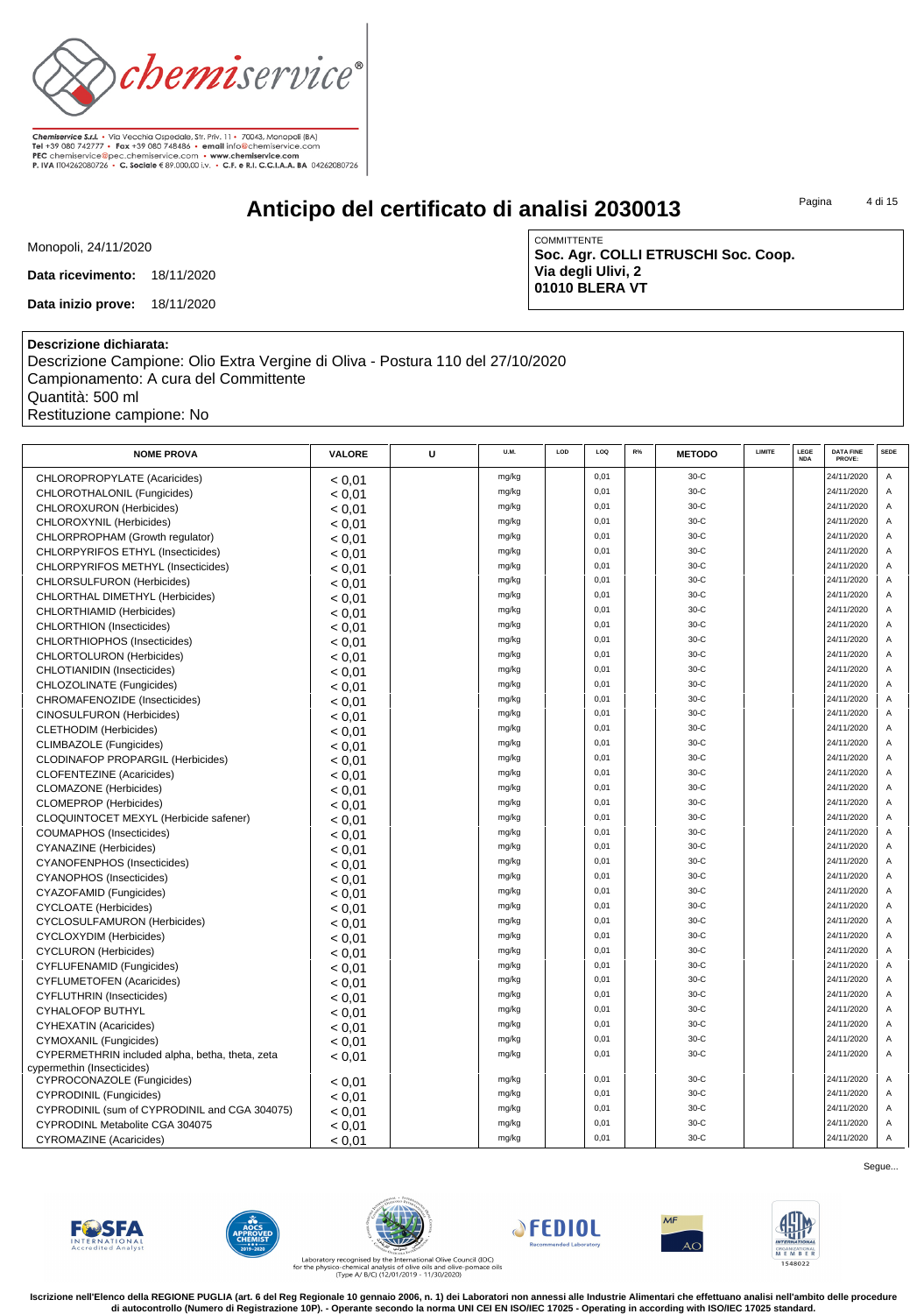

# **Anticipo del certificato di analisi 2030013**

Pagina 5 di 15

Monopoli, 24/11/2020

**Data ricevimento:** 18/11/2020

**Data inizio prove:** 18/11/2020

COMMITTENTE **Soc. Agr. COLLI ETRUSCHI Soc. Coop. Via degli Ulivi, 2 01010 BLERA VT**

#### **Descrizione dichiarata:**

Descrizione Campione: Olio Extra Vergine di Oliva - Postura 110 del 27/10/2020 Campionamento: A cura del Committente Quantità: 500 ml Restituzione campione: No

| <b>NOME PROVA</b>                                            | VALORE           | U | U.M.  | LOD | LOQ  | R% | <b>METODO</b> | LIMITE | LEGE<br><b>NDA</b> | <b>DATA FINE</b><br>PROVE: | <b>SEDE</b>    |
|--------------------------------------------------------------|------------------|---|-------|-----|------|----|---------------|--------|--------------------|----------------------------|----------------|
| DAIMURON [Dymron] (Herbicide)                                | < 0.01           |   | mg/kg |     | 0,01 |    | $30-C$        |        |                    | 24/11/2020                 | Α              |
| DAMINOZIDE (Growth regulator)                                | < 0.01           |   | mg/kg |     | 0,01 |    | 30-C          |        |                    | 24/11/2020                 | A              |
| DAZOMET (Fungicides/Herbicedes)                              | < 0.01           |   | mg/kg |     | 0,01 |    | 30-C          |        |                    | 24/11/2020                 | Α              |
| DDT (Sum of isomers DDT, DDD, DDE)                           | < 0.01           |   | mg/kg |     | 0,01 |    | 30-C          |        |                    | 24/11/2020                 | Α              |
| <b>DEET</b> (Insecticides)                                   | < 0.01           |   | mg/kg |     | 0,01 |    | $30-C$        |        |                    | 24/11/2020                 | Α              |
| <b>DELTA HCH (Insecticides)</b>                              | < 0.01           |   | mg/kg |     | 0,01 |    | 30-C          |        |                    | 24/11/2020                 | Α              |
| DELTAMETHRIN (Insecticides)                                  | < 0.01           |   | mg/kg |     | 0,01 |    | 30-C          |        |                    | 24/11/2020                 | Α              |
| DEMETON-S-METHYL (Insecticides)                              | < 0.01           |   | mg/kg |     | 0,01 |    | $30-C$        |        |                    | 24/11/2020                 | Α              |
| DEMETON-S-METHYLSULPHON (Insecticides)                       | < 0.01           |   | mg/kg |     | 0,01 |    | 30-C          |        |                    | 24/11/2020                 | Α              |
| <b>DESMEDIPHAM</b> (Herbiciedes)                             | < 0.01           |   | mg/kg |     | 0,01 |    | $30-C$        |        |                    | 24/11/2020                 | Α              |
| <b>DESMETRYN</b> (Herbicides)                                | < 0.01           |   | mg/kg |     | 0,01 |    | $30-C$        |        |                    | 24/11/2020                 | A              |
| DIAFENTHIURON (Acaricides/Insecticides)                      | < 0.01           |   | mg/kg |     | 0,01 |    | 30-C          |        |                    | 24/11/2020                 | Α              |
| <b>DIALIFOS</b> (Insecticides)                               | < 0.01           |   | mg/kg |     | 0,01 |    | 30-C          |        |                    | 24/11/2020                 | Α              |
| DIAZINON (Insecticides)                                      | < 0.01           |   | mg/kg |     | 0,01 |    | $30-C$        |        |                    | 24/11/2020                 | A              |
| DICHLOBENIL (Herbicides)                                     | < 0.01           |   | mg/kg |     | 0,01 |    | 30-C          |        |                    | 24/11/2020                 | Α              |
| DICHLOFENTHION (Insecticides, Nematicides)                   | < 0.01           |   | mg/kg |     | 0,01 |    | 30-C          |        |                    | 24/11/2020                 | A              |
| DICHLOFLUANID (Fungicides)                                   | < 0.01           |   | mg/kg |     | 0.01 |    | $30-C$        |        |                    | 24/11/2020                 | $\overline{A}$ |
| DICHLORPROP (2,4 DP Herbicides) (Sum of                      | < 0.01           |   | mg/kg |     | 0.01 |    | $30-C$        |        |                    | 24/11/2020                 | $\overline{A}$ |
| dichlorprop (including dichlorprop-P), its salts, esters and |                  |   |       |     |      |    |               |        |                    |                            |                |
| conjugates, expressed as dichlorprop)                        |                  |   |       |     |      |    |               |        |                    |                            |                |
| DICHLORVOS (Insecticides)                                    | < 0.01           |   | mg/kg |     | 0,01 |    | $30-C$        |        |                    | 24/11/2020                 | $\overline{A}$ |
| DICLOBUTRAZOL (Fungicides)                                   | < 0.01           |   | mg/kg |     | 0,01 |    | $30-C$        |        |                    | 24/11/2020                 | $\overline{A}$ |
| <b>DICLOFOP METHYL (Herbicides)</b>                          | < 0.01           |   | mg/kg |     | 0,01 |    | 30-C          |        |                    | 24/11/2020                 | Α              |
| DICLORAN (Fungicides)                                        | < 0.01           |   | mg/kg |     | 0,01 |    | $30-C$        |        |                    | 24/11/2020                 | Α              |
| DICOFOL (Acaricides)                                         | < 0.01           |   | mg/kg |     | 0,01 |    | $30 - C$      |        |                    | 24/11/2020                 | Α              |
| DICROTOPHOS (Insecticides)                                   | < 0.01           |   | mg/kg |     | 0,01 |    | 30-C          |        |                    | 24/11/2020                 | Α              |
| DIDECYLDIMETHYLAMMONIUM CHLORIDE (DDAC)                      | < 0.01           |   | mg/kg |     | 0,01 |    | $30-C$        |        |                    | 24/11/2020                 | Α              |
| DIELDRIN (Insecticides)                                      | < 0.01           |   | mg/kg |     | 0,01 |    | 30-C          |        |                    | 24/11/2020                 | Α              |
| DIETHOFENCARB (Fungicides)                                   | < 0.01           |   | mg/kg |     | 0,01 |    | 30-C          |        |                    | 24/11/2020                 | Α              |
| DIFENOCONAZOLE (Fungicides)                                  | < 0.01           |   | mg/kg |     | 0,01 |    | $30-C$        |        |                    | 24/11/2020                 | Α              |
| DIFLUBENZURON (Insecticides)                                 | < 0.01           |   | mg/kg |     | 0,01 |    | 30-C          |        |                    | 24/11/2020                 | Α              |
| DIFLUFENICAN (Herbicides)                                    | < 0.01           |   | mg/kg |     | 0,01 |    | 30-C          |        |                    | 24/11/2020                 | Α              |
| DIMETHACHLOR (Herbicides)                                    | < 0.01           |   | mg/kg |     | 0,01 |    | $30-C$        |        |                    | 24/11/2020                 | A              |
| DIMETHENAMID (Herbicides)                                    | < 0.01           |   | mg/kg |     | 0,01 |    | 30-C          |        |                    | 24/11/2020                 | Α              |
| DIMETHOATE (Insecticides)                                    | < 0.01           |   | mg/kg |     | 0,01 |    | 30-C          |        |                    | 24/11/2020                 | Α              |
| DIMETHOATE (sum of dimethoate and omethoate                  | < 0.01           |   | mg/kg |     | 0,01 |    | $30-C$        |        |                    | 24/11/2020                 | A              |
| expressed as dimethoate)<br>DIMETHOMORPH (Fungicides)        |                  |   | mg/kg |     | 0,01 |    | $30-C$        |        |                    | 24/11/2020                 | Α              |
| DIMOXYSTROBIN (Fungicides)                                   | < 0.01<br>< 0.01 |   | mg/kg |     | 0,01 |    | $30-C$        |        |                    | 24/11/2020                 | $\overline{A}$ |
| DINICONAZOLE (Fungicides)                                    | < 0.01           |   | mg/kg |     | 0,01 |    | 30-C          |        |                    | 24/11/2020                 | Α              |
| DINITRAMINE (Herbicides)                                     | < 0.01           |   | mg/kg |     | 0,01 |    | 30-C          |        |                    | 24/11/2020                 | A              |
| <b>DINOCAP</b> (Fungicides)                                  |                  |   | mg/kg |     | 0,01 |    | $30-C$        |        |                    | 24/11/2020                 | A              |
| <b>DINOTEFURAN (Insecticides)</b>                            | < 0.01<br>< 0.01 |   | mg/kg |     | 0,01 |    | 30-C          |        |                    | 24/11/2020                 | Α              |
| DIOXABENZOFOS [Salithion] (Insecticides)                     | < 0.01           |   | mg/kg |     | 0,01 |    | 30-C          |        |                    | 24/11/2020                 | A              |
| DIOXACARB (Insecticides)                                     |                  |   | mg/kg |     | 0,01 |    | $30-C$        |        |                    | 24/11/2020                 | $\overline{A}$ |
| <b>DIOXATHION</b> (Acaricides)                               | < 0.01<br>< 0.01 |   | mg/kg |     | 0.01 |    | $30-C$        |        |                    | 24/11/2020                 | $\overline{A}$ |
|                                                              |                  |   |       |     |      |    |               |        |                    |                            |                |













Laboratory recognised by the International Olive Council (IOC)<br>for the physico-chemical analysis of olive oils and olive-pomace oils<br>(Type A/ B/C) (12/01/2019 - 11/30/2020)

**Iscrizione nell'Elenco della REGIONE PUGLIA (art. 6 del Reg Regionale 10 gennaio 2006, n. 1) dei Laboratori non annessi alle Industrie Alimentari che effettuano analisi nell'ambito delle procedure di autocontrollo (Numero di Registrazione 10P). - Operante secondo la norma UNI CEI EN ISO/IEC 17025 - Operating in according with ISO/IEC 17025 standard.**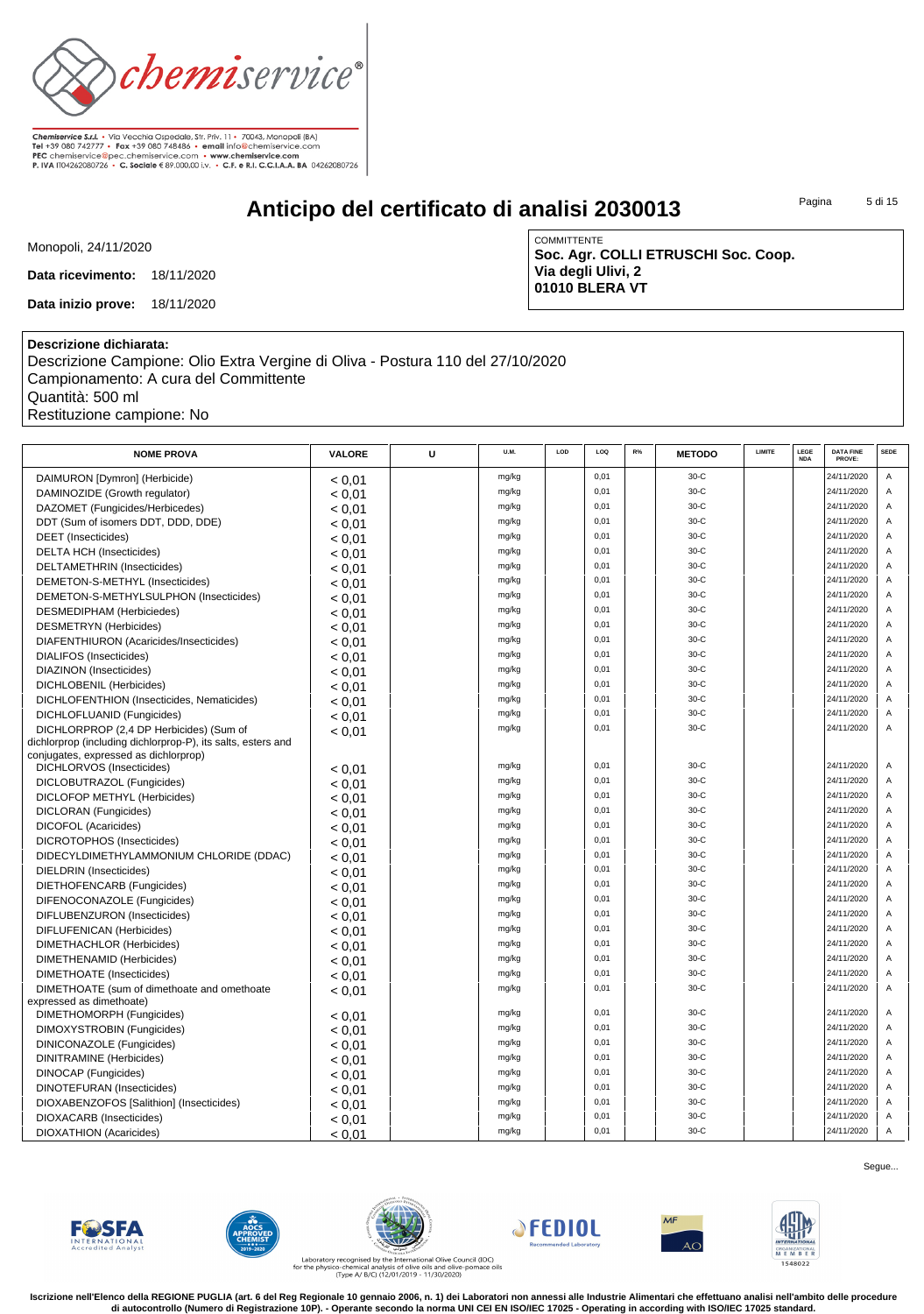

# **Anticipo del certificato di analisi 2030013**

Pagina 6 di 15

Monopoli, 24/11/2020

**Data ricevimento:** 18/11/2020

**Data inizio prove:** 18/11/2020

COMMITTENTE **Soc. Agr. COLLI ETRUSCHI Soc. Coop. Via degli Ulivi, 2 01010 BLERA VT**

#### **Descrizione dichiarata:**

Descrizione Campione: Olio Extra Vergine di Oliva - Postura 110 del 27/10/2020 Campionamento: A cura del Committente Quantità: 500 ml Restituzione campione: No

| <b>NOME PROVA</b>                              | VALORE | U | U.M.  | LOD | LOQ  | R% | <b>METODO</b> | LIMITE | LEGE<br><b>NDA</b> | <b>DATA FINE</b><br>PROVE: | <b>SEDE</b>    |
|------------------------------------------------|--------|---|-------|-----|------|----|---------------|--------|--------------------|----------------------------|----------------|
| DIPHENAMID (Herbicides)                        | < 0.01 |   | mg/kg |     | 0.01 |    | $30-C$        |        |                    | 24/11/2020                 | $\overline{A}$ |
| DIPHENYLAMINE (Fungicides)                     | < 0.01 |   | mg/kg |     | 0,01 |    | $30-C$        |        |                    | 24/11/2020                 | Α              |
| DISULFOTON (Insecticide)                       | < 0.01 |   | mg/kg |     | 0,01 |    | 30-C          |        |                    | 24/11/2020                 | A              |
| DISULFOTON SOLFOSSIDO (Insecticide)            | < 0.01 |   | mg/kg |     | 0,01 |    | $30-C$        |        |                    | 24/11/2020                 | A              |
| DITALIMFOS (Fungicides)                        | < 0.01 |   | mg/kg |     | 0,01 |    | $30-C$        |        |                    | 24/11/2020                 | A              |
| DITHIANON (Fungicides)                         | < 0.01 |   | mg/kg |     | 0,01 |    | $30-C$        |        |                    | 24/11/2020                 | A              |
| <b>DIURON</b> (Herbicides)                     | < 0.01 |   | mg/kg |     | 0,01 |    | $30-C$        |        |                    | 24/11/2020                 | A              |
| <b>DMST</b>                                    | < 0.01 |   | mg/kg |     | 0,01 |    | $30-C$        |        |                    | 24/11/2020                 | $\mathsf A$    |
| DODINE (Fungicides)                            | < 0.01 |   | mg/kg |     | 0,01 |    | $30-C$        |        |                    | 24/11/2020                 | A              |
| <b>EDIFENPHOS (Fungicides)</b>                 | < 0.01 |   | mg/kg |     | 0.01 |    | $30-C$        |        |                    | 24/11/2020                 | A              |
| <b>EMAMECTIN</b> (Insecticides)                | < 0,01 |   | mg/kg |     | 0,01 |    | $30-C$        |        |                    | 24/11/2020                 | $\mathsf A$    |
| ENDOSULFAN-alpha (Insecticides)                | < 0.01 |   | mg/kg |     | 0,01 |    | 30-C          |        |                    | 24/11/2020                 | A              |
| ENDOSULFAN-beta (Insecticides)                 | < 0.01 |   | mg/kg |     | 0.01 |    | $30-C$        |        |                    | 24/11/2020                 | $\overline{A}$ |
| ENDOSULFAN-sulfate (Insecticides)              | < 0.01 |   | mg/kg |     | 0.01 |    | $30-C$        |        |                    | 24/11/2020                 | $\overline{A}$ |
| ENDOSULFAN-total [as sum of sulfathe alpha and | < 0.01 |   | mg/kg |     | 0,01 |    | $30-C$        |        |                    | 24/11/2020                 | A              |
| bethal (Insecticides)                          |        |   |       |     |      |    |               |        |                    |                            |                |
| <b>ENDRIN</b> (Insecticides)                   | < 0.01 |   | mg/kg |     | 0.01 |    | $30-C$        |        |                    | 24/11/2020                 | $\overline{A}$ |
| EPN (Insecticides)                             | < 0.01 |   | mg/kg |     | 0,01 |    | $30-C$        |        |                    | 24/11/2020                 | A              |
| EPOXICONAZOLE (Fungicides)                     | < 0.01 |   | mg/kg |     | 0,01 |    | 30-C          |        |                    | 24/11/2020                 | A              |
| EPTC (Herbicides)                              | < 0.01 |   | mg/kg |     | 0,01 |    | $30-C$        |        |                    | 24/11/2020                 | A              |
| ESFENVALERATE (Insecticides)                   | < 0.01 |   | mg/kg |     | 0,01 |    | $30-C$        |        |                    | 24/11/2020                 | A              |
| ETACONAZOLE (Fungicides)                       | < 0.01 |   | mg/kg |     | 0,01 |    | $30-C$        |        |                    | 24/11/2020                 | $\overline{A}$ |
| ETHALFLURALIN (Herbicides)                     | < 0.01 |   | mg/kg |     | 0,01 |    | $30-C$        |        |                    | 24/11/2020                 | A              |
| ETHIOFENCARB (Insecticides)                    | < 0.01 |   | mg/kg |     | 0,01 |    | $30-C$        |        |                    | 24/11/2020                 | $\overline{A}$ |
| ETHIOFENCARB SOLFONE (Insecticides)            | < 0.01 |   | mg/kg |     | 0,01 |    | $30-C$        |        |                    | 24/11/2020                 | A              |
| ETHIOFENCARB SOLFOSSIDO (Insecticides)         | < 0.01 |   | mg/kg |     | 0.01 |    | $30-C$        |        |                    | 24/11/2020                 | A              |
| <b>ETHION</b> (Insecticides)                   | < 0.01 |   | mg/kg |     | 0,01 |    | $30-C$        |        |                    | 24/11/2020                 | A              |
| ETHIPROLE (Insecticides)                       | < 0.01 |   | mg/kg |     | 0,01 |    | $30-C$        |        |                    | 24/11/2020                 | A              |
| ETHIRIMOL (Fungicides)                         | < 0.01 |   | mg/kg |     | 0,01 |    | $30-C$        |        |                    | 24/11/2020                 | A              |
| <b>ETHOFUMESATE (Herbicides)</b>               | < 0.01 |   | mg/kg |     | 0.01 |    | $30-C$        |        |                    | 24/11/2020                 | A              |
| ETHOPROPHOS (Insecticides)                     | < 0.01 |   | mg/kg |     | 0,01 |    | $30-C$        |        |                    | 24/11/2020                 | A              |
| ETHOXYQUIN (Fungicides)                        | < 0.01 |   | mg/kg |     | 0,01 |    | $30-C$        |        |                    | 24/11/2020                 | A              |
| ETOFENPROX (Insecticides)                      | < 0.01 |   | mg/kg |     | 0.01 |    | $30-C$        |        |                    | 24/11/2020                 | $\overline{A}$ |
| ETOXAZOLE (Acaricides)                         | < 0.01 |   | mg/kg |     | 0,01 |    | $30-C$        |        |                    | 24/11/2020                 | A              |
| ETRIDIAZOLE (Fungicides)                       | < 0.01 |   | mg/kg |     | 0,01 |    | $30-C$        |        |                    | 24/11/2020                 | A              |
| ETRIMFOS (Insecticides)                        | < 0.01 |   | mg/kg |     | 0,01 |    | $30-C$        |        |                    | 24/11/2020                 | A              |
| <b>EXYTHIAZOX (Acaricides)</b>                 | < 0.01 |   | mg/kg |     | 0,01 |    | $30-C$        |        |                    | 24/11/2020                 | A              |
| FAMOXADONE (Fungicides)                        | < 0.01 |   | mg/kg |     | 0,01 |    | $30-C$        |        |                    | 24/11/2020                 | $\overline{A}$ |
| <b>FENAMIDONE</b> (Fungicides)                 | < 0.01 |   | mg/kg |     | 0,01 |    | $30-C$        |        |                    | 24/11/2020                 | A              |
| FENAMIPHOS (Insecticides)                      | < 0.01 |   | mg/kg |     | 0,01 |    | $30-C$        |        |                    | 24/11/2020                 | $\overline{A}$ |
| FENAMIPHOS SULFONE (Insecticides)              | < 0.01 |   | mg/kg |     | 0,01 |    | $30-C$        |        |                    | 24/11/2020                 | A              |
| FENARIMOL (Fungicides)                         | < 0.01 |   | mg/kg |     | 0,01 |    | $30-C$        |        |                    | 24/11/2020                 | $\overline{A}$ |
| <b>FENAZAQUIN (Acaricides)</b>                 | < 0,01 |   | mg/kg |     | 0.01 |    | $30-C$        |        |                    | 24/11/2020                 | A              |
| FENBUCONAZOLE (Fungicides)                     | < 0.01 |   | mg/kg |     | 0,01 |    | $30-C$        |        |                    | 24/11/2020                 | Α              |
| FENBUTATIN OXIDE (Acaricide)                   | < 0.01 |   | mg/kg |     | 0,01 |    | $30-C$        |        |                    | 24/11/2020                 | Α              |
| FENHEXAMID (Fungicides)                        | < 0.01 |   | mg/kg |     | 0.01 |    | $30-C$        |        |                    | 24/11/2020                 | $\overline{A}$ |













Laboratory recognised by the International Olive Council (IOC)<br>for the physico-chemical analysis of olive oils and olive-pomace oils<br>(Type A/ B/C) (12/01/2019 - 11/30/2020)

**Iscrizione nell'Elenco della REGIONE PUGLIA (art. 6 del Reg Regionale 10 gennaio 2006, n. 1) dei Laboratori non annessi alle Industrie Alimentari che effettuano analisi nell'ambito delle procedure di autocontrollo (Numero di Registrazione 10P). - Operante secondo la norma UNI CEI EN ISO/IEC 17025 - Operating in according with ISO/IEC 17025 standard.**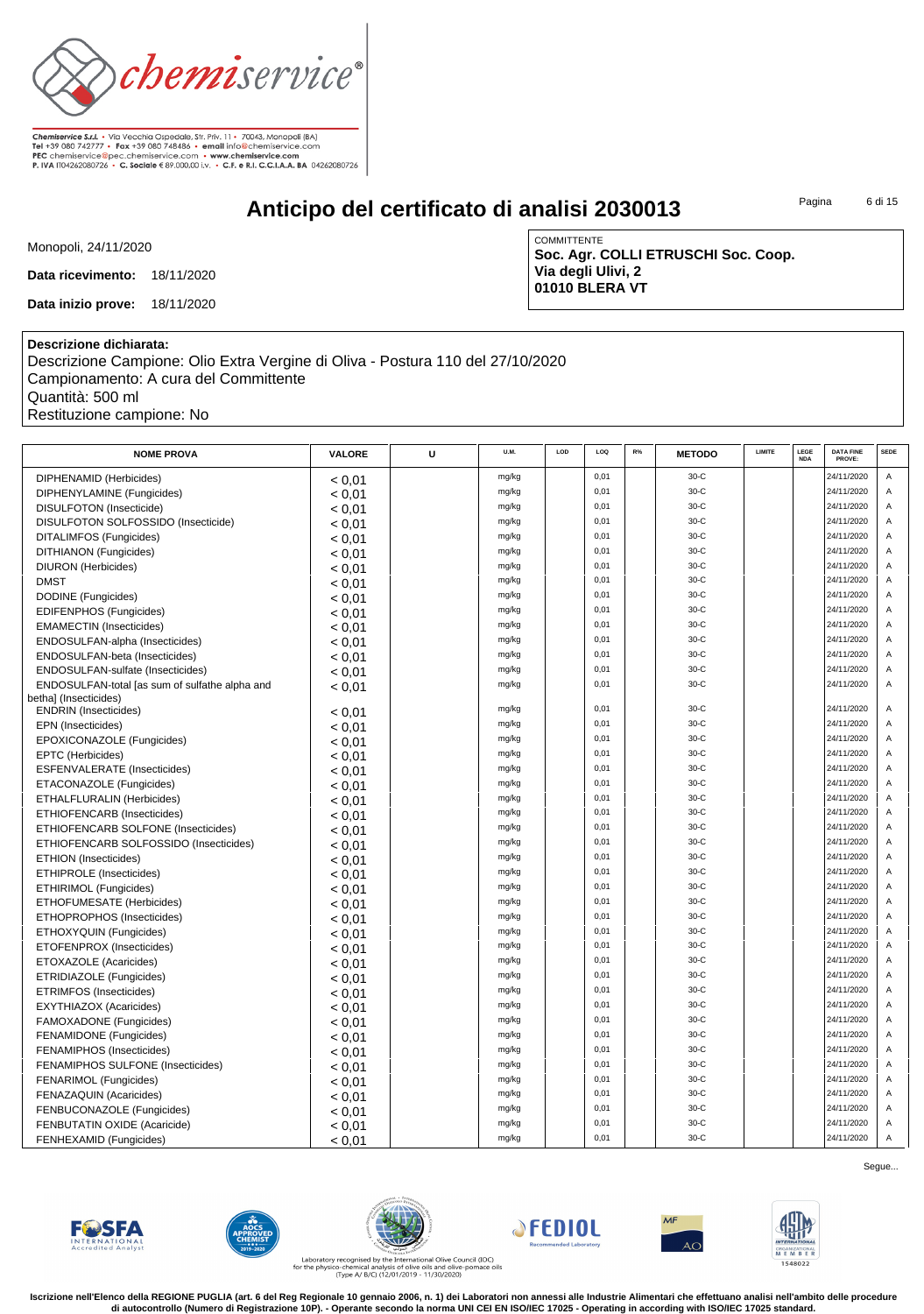

# **Anticipo del certificato di analisi 2030013**

Pagina 7 di 15

Monopoli, 24/11/2020

**Data ricevimento:** 18/11/2020

**Data inizio prove:** 18/11/2020

**COMMITTENTE Soc. Agr. COLLI ETRUSCHI Soc. Coop. Via degli Ulivi, 2 01010 BLERA VT**

### **Descrizione dichiarata:**

Descrizione Campione: Olio Extra Vergine di Oliva - Postura 110 del 27/10/2020 Campionamento: A cura del Committente Quantità: 500 ml Restituzione campione: No

| <b>NOME PROVA</b>                                                         | <b>VALORE</b> | U | U.M.  | LOD | LOO  | R% | <b>METODO</b> | <b>LIMITE</b> | LEGE<br><b>NDA</b> | <b>DATA FINE</b><br>PROVE: | <b>SEDE</b>    |
|---------------------------------------------------------------------------|---------------|---|-------|-----|------|----|---------------|---------------|--------------------|----------------------------|----------------|
| <b>FENITROTHION (Insecticides)</b>                                        | < 0.01        |   | mg/kg |     | 0.01 |    | $30-C$        |               |                    | 24/11/2020                 | A              |
| FENOBUCARB (Insecticides)                                                 | < 0.01        |   | mg/kg |     | 0.01 |    | $30-C$        |               |                    | 24/11/2020                 | $\overline{A}$ |
| <b>FENOTHIOCARB (Acaricides)</b>                                          | < 0.01        |   | mg/kg |     | 0.01 |    | $30-C$        |               |                    | 24/11/2020                 | $\overline{A}$ |
| FENOXAPROP ETHYL (Herbicides)                                             | < 0.01        |   | mg/kg |     | 0,01 |    | $30-C$        |               |                    | 24/11/2020                 | $\overline{A}$ |
| FENOXYCARB (Insecticides)                                                 | < 0.01        |   | mg/kg |     | 0,01 |    | 30-C          |               |                    | 24/11/2020                 | $\overline{A}$ |
| FENPROPATHRIN (Insecticides)                                              | < 0.01        |   | mg/kg |     | 0.01 |    | $30-C$        |               |                    | 24/11/2020                 | A              |
| FENPROPIDIN (Fungicides)                                                  | < 0.01        |   | mg/kg |     | 0.01 |    | $30-C$        |               |                    | 24/11/2020                 | $\overline{A}$ |
| FENPROPIMORPH (Fungicides)                                                | < 0.01        |   | mg/kg |     | 0,01 |    | 30-C          |               |                    | 24/11/2020                 | A              |
| FENPYROXIMATE (Acaricides)                                                | < 0.01        |   | mg/kg |     | 0,01 |    | $30-C$        |               |                    | 24/11/2020                 | $\Delta$       |
| <b>FENSON (Acaricides)</b>                                                | < 0.01        |   | mg/kg |     | 0,01 |    | $30-C$        |               |                    | 24/11/2020                 | $\overline{A}$ |
| FENSULFOTHION (Insecticides)                                              | < 0.01        |   | mg/kg |     | 0,01 |    | 30-C          |               |                    | 24/11/2020                 | A              |
| <b>FENTHION</b> (Insecticides)                                            | < 0.01        |   | mg/kg |     | 0,01 |    | $30-C$        |               |                    | 24/11/2020                 | A              |
| FENTHION SULFONE (Insecticides)                                           | < 0.01        |   | mg/kg |     | 0,01 |    | $30-C$        |               |                    | 24/11/2020                 | A              |
| FENTHION SULFOXIDE (Insecticides)                                         | < 0.01        |   | mg/kg |     | 0,01 |    | 30-C          |               |                    | 24/11/2020                 | A              |
| FENTHION-total, sum of Fenthion, Fenthion sulfoxide                       | < 0.01        |   | mg/kg |     | 0,01 |    | $30-C$        |               |                    | 24/11/2020                 | A              |
| and Fenthion sulfone (Insecticides)                                       |               |   |       |     |      |    |               |               |                    |                            |                |
| <b>FENURON</b> (Herbicides)                                               | < 0.01        |   | mg/kg |     | 0,01 |    | $30-C$        |               |                    | 24/11/2020                 | A              |
| FENVALERATE (Insecticides)                                                | < 0.01        |   | mg/kg |     | 0,01 |    | $30-C$        |               |                    | 24/11/2020                 | A              |
| FIPRONIL (Insecticides)                                                   | < 0.01        |   | mg/kg |     | 0,01 |    | $30-C$        |               |                    | 24/11/2020                 | A              |
| FIPRONIL SULFONE (Insecticides)                                           | < 0.01        |   | mg/kg |     | 0,01 |    | $30-C$        |               |                    | 24/11/2020                 |                |
| FIPRONIL, sum of Fipronil and Fipronil sulfone                            | < 0,01        |   | mg/kg |     | 0,01 |    | $30-C$        |               |                    | 24/11/2020                 | A              |
| (Insecticides)                                                            |               |   |       |     |      |    |               |               |                    |                            |                |
| FLAMPROP ISOPROPYL (Herbicides)                                           | < 0.01        |   | mg/kg |     | 0.01 |    | $30-C$        |               |                    | 24/11/2020                 | A              |
| FLAZASULFURON (Herbicides)                                                | < 0.01        |   | mg/kg |     | 0.01 |    | $30-C$        |               |                    | 24/11/2020                 | $\overline{A}$ |
| <b>FLONICAMID (Insecticides)</b>                                          | < 0.01        |   | mg/kg |     | 0,01 |    | $30-C$        |               |                    | 24/11/2020                 | A              |
| FLONICAMID (sum of FLONICAMID, TNFA and TNFG)                             | < 0.01        |   | mg/kg |     | 0,01 |    | $30-C$        |               |                    | 24/11/2020                 |                |
| <b>FLONICAMID-TNFA</b>                                                    | < 0.01        |   | mg/kg |     | 0.01 |    | $30-C$        |               |                    | 24/11/2020                 | $\overline{A}$ |
| <b>FLONICAMID-TNFG</b>                                                    | < 0.01        |   | mg/kg |     | 0,01 |    | $30-C$        |               |                    | 24/11/2020                 | $\overline{A}$ |
| FLUAZIFOP (as sum of FLUAZIFOP and Isomers)                               | < 0.01        |   | mg/kg |     | 0,01 |    | $30-C$        |               |                    | 24/11/2020                 | A              |
| <b>FLUAZIFOP (Herbicides)</b>                                             | < 0.01        |   | mg/kg |     | 0.01 |    | $30-C$        |               |                    | 24/11/2020                 | A              |
| FLUAZIFOP-p-BUTYL (Herbicides)                                            | < 0.01        |   | mg/kg |     | 0.01 |    | $30-C$        |               |                    | 24/11/2020                 | $\Delta$       |
| FLUAZINAM (Fungicides)                                                    | < 0.01        |   | mg/kg |     | 0,01 |    | $30-C$        |               |                    | 24/11/2020                 | A              |
| FLUBENDIAMIDE (Insecticides)                                              | < 0.01        |   | mg/kg |     | 0.01 |    | $30-C$        |               |                    | 24/11/2020                 | A              |
| <b>FLUBENZIMINE</b> (Acaricides)                                          | < 0,01        |   | mg/kg |     | 0,01 |    | $30-C$        |               |                    | 24/11/2020                 | $\overline{A}$ |
| FLUCYTHRINATE (Insecticides)                                              | < 0.01        |   | mg/kg |     | 0,01 |    | 30-C          |               |                    | 24/11/2020                 | $\overline{A}$ |
| FLUDIOXONIL (sum of fludioxonil and oxidized<br>metabolites) (Fungicides) | < 0.01        |   | mg/kg |     | 0.01 |    | $30-C$        |               |                    | 24/11/2020                 | A              |
| <b>FLUFENACET</b> (Herbicides)                                            | < 0.01        |   | mg/kg |     | 0,01 |    | $30-C$        |               |                    | 24/11/2020                 | A              |
| FLUFENOXURON (Acaricides)                                                 | < 0.01        |   | mg/kg |     | 0,01 |    | $30-C$        |               |                    | 24/11/2020                 | A              |
| <b>FLUOPICOLIDE</b> (Fungicides)                                          | < 0.01        |   | mg/kg |     | 0,01 |    | $30-C$        |               |                    | 24/11/2020                 | A              |
| FLUOPIRAM (Fungicide)                                                     | < 0.01        |   | mg/kg |     | 0,01 |    | $30-C$        |               |                    | 24/11/2020                 | A              |
| FLUOTRIMAZOLE (Fungicides)                                                | < 0.01        |   | mg/kg |     | 0,01 |    | $30-C$        |               |                    | 24/11/2020                 | A              |
| FLUQUINCONAZOLE (Fungicides)                                              | < 0.01        |   | mg/kg |     | 0,01 |    | $30-C$        |               |                    | 24/11/2020                 | Α              |
| FLUROCHLORIDONE (Herbicides)                                              | < 0,01        |   | mg/kg |     | 0,01 |    | $30-C$        |               |                    | 24/11/2020                 | A              |
| FLUROXYPYR (Herbicides)                                                   | < 0.01        |   | mg/kg |     | 0,01 |    | $30-C$        |               |                    | 24/11/2020                 | Α              |
| <b>FLURPRIMIDOL (Growth regulators)</b>                                   | < 0.01        |   | mg/kg |     | 0,01 |    | 30-C          |               |                    | 24/11/2020                 | Α              |













Laboratory recognised by the International Olive Council (IOC)<br>for the physico-chemical analysis of olive oils and olive-pomace oils<br>(Type A/ B/C) (12/01/2019 - 11/30/2020)

**Iscrizione nell'Elenco della REGIONE PUGLIA (art. 6 del Reg Regionale 10 gennaio 2006, n. 1) dei Laboratori non annessi alle Industrie Alimentari che effettuano analisi nell'ambito delle procedure di autocontrollo (Numero di Registrazione 10P). - Operante secondo la norma UNI CEI EN ISO/IEC 17025 - Operating in according with ISO/IEC 17025 standard.**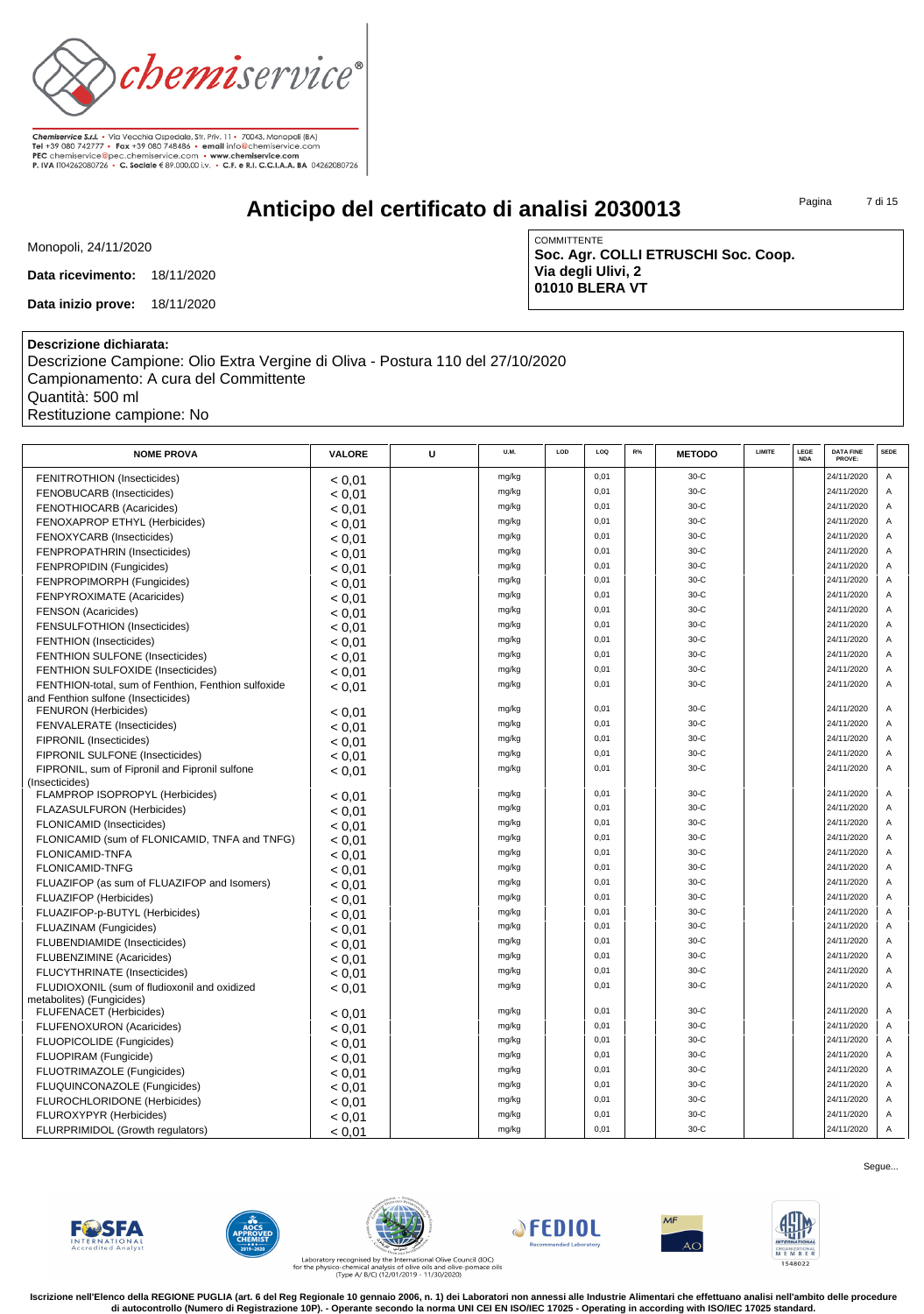

# **Anticipo del certificato di analisi 2030013**

Pagina 8 di 15

Monopoli, 24/11/2020

**Data ricevimento:** 18/11/2020

**Data inizio prove:** 18/11/2020

COMMITTENTE **Soc. Agr. COLLI ETRUSCHI Soc. Coop. Via degli Ulivi, 2 01010 BLERA VT**

### **Descrizione dichiarata:**

Descrizione Campione: Olio Extra Vergine di Oliva - Postura 110 del 27/10/2020 Campionamento: A cura del Committente Quantità: 500 ml Restituzione campione: No

| <b>NOME PROVA</b>                                                     | VALORE | U | U.M.           | LOD | LOQ  | $R\%$ | <b>METODO</b> | LIMITE | LEGE       | <b>DATA FINE</b> | <b>SEDE</b>    |
|-----------------------------------------------------------------------|--------|---|----------------|-----|------|-------|---------------|--------|------------|------------------|----------------|
|                                                                       |        |   |                |     |      |       |               |        | <b>NDA</b> | PROVE:           |                |
| FLUSILAZOLE (Fungicides)                                              | < 0.01 |   | mg/kg          |     | 0,01 |       | $30-C$        |        |            | 24/11/2020       | Α              |
| FLUTOLANIL (Fungicide)                                                | < 0.01 |   | mg/kg          |     | 0,01 |       | 30-C          |        |            | 24/11/2020       | Α              |
| FLUTRIAFOL (Fungicides)                                               | < 0.01 |   | mg/kg          |     | 0,01 |       | 30-C          |        |            | 24/11/2020       | Α              |
| FLUVALINATE-TAU (Insecticides)                                        | < 0.01 |   | mg/kg          |     | 0.01 |       | $30-C$        |        |            | 24/11/2020       | A              |
| FLUXAPYROXAD (Fungicides)                                             | < 0.01 |   | mg/kg          |     | 0.01 |       | $30-C$        |        |            | 24/11/2020       | $\overline{A}$ |
| FOLPET (Fungicides)                                                   | < 0.01 |   | mg/kg          |     | 0,01 |       | $30-C$        |        |            | 24/11/2020       | A              |
| FONOFOS (Insecticides)                                                | < 0.01 |   | mg/kg          |     | 0,01 |       | 30-C          |        |            | 24/11/2020       | Α              |
| FORMETANATE (Insecticides)                                            | < 0.01 |   | mg/kg          |     | 0,01 |       | 30-C          |        |            | 24/11/2020       | Α              |
| FORMOTHION (Insecticides)                                             | < 0.01 |   | mg/kg          |     | 0,01 |       | 30-C          |        |            | 24/11/2020       | Α              |
| <b>FOSMETOXON</b>                                                     | < 0.01 |   | mg/kg          |     | 0,01 |       | 30-C          |        |            | 24/11/2020       | Α              |
| FOSTHIAZATE (Nematicides)                                             | < 0.01 |   | mg/kg          |     | 0.01 |       | $30-C$        |        |            | 24/11/2020       | $\overline{A}$ |
| FURALAXYL (Fungicides)                                                | < 0.01 |   | mg/kg          |     | 0,01 |       | $30-C$        |        |            | 24/11/2020       | Α              |
| FURAMETPYR (Fungicide)                                                | < 0.01 |   | mg/kg          |     | 0,01 |       | $30-C$        |        |            | 24/11/2020       | A              |
| FURATHIOCARB (Insecticides)                                           | < 0.01 |   | mg/kg          |     | 0.01 |       | $30-C$        |        |            | 24/11/2020       | $\overline{A}$ |
| HALFENPROX (Insecticides)                                             | < 0.01 |   | mg/kg          |     | 0,01 |       | 30-C          |        |            | 24/11/2020       | Α              |
| HALOXYFOP, including HALOXYFOP-P-METHYL                               | < 0.01 |   | mg/kg          |     | 0,01 |       | 30-C          |        |            | 24/11/2020       | A              |
| (Herbicides)                                                          |        |   | mg/kg          |     | 0,01 |       | $30-C$        |        |            | 24/11/2020       | $\overline{A}$ |
| HCH, as sum of alfa and beta (Insecticides)                           | < 0.01 |   | mg/kg          |     | 0,01 |       | 30-C          |        |            | 24/11/2020       | A              |
| <b>HEPTACHLOR</b> (Insecticides)                                      | < 0.01 |   | mg/kg          |     | 0,01 |       | 30-C          |        |            | 24/11/2020       | Α              |
| <b>HEPTACHLOR EPOXYDE (Insecticides)</b>                              | < 0.01 |   | mg/kg          |     | 0.01 |       | $30-C$        |        |            | 24/11/2020       | A              |
| <b>HEPTENOPHOS (Insecticides)</b>                                     | < 0.01 |   | mg/kg          |     | 0.01 |       | $30-C$        |        |            | 24/11/2020       | $\overline{A}$ |
| <b>HEXACONAZOLE</b> (Fungicides)                                      | < 0.01 |   |                |     | 0,01 |       | 30-C          |        |            | 24/11/2020       | Α              |
| <b>HEXAFLUMURON</b> (Insecticides)                                    | < 0.01 |   | mg/kg<br>mg/kg |     | 0,01 |       | 30-C          |        |            | 24/11/2020       | Α              |
| <b>HEXAZINONE</b> (Herbicides)                                        | < 0.01 |   | mg/kg          |     | 0,01 |       | 30-C          |        |            | 24/11/2020       | Α              |
| <b>IMAZALIL</b> (Fungicides)                                          | < 0.01 |   | mg/kg          |     | 0,01 |       | 30-C          |        |            | 24/11/2020       | A              |
| IMIBENCONAZOLE (Fungicide)                                            | < 0.01 |   | mg/kg          |     | 0,01 |       | 30-C          |        |            | 24/11/2020       | Α              |
| IMIDACLOPRID (Insecticides)                                           | < 0.01 |   | mg/kg          |     | 0.01 |       | $30-C$        |        |            | 24/11/2020       | Α              |
| INDAZIFLAM (Herbicide)                                                | < 0.01 |   | mg/kg          |     | 0.01 |       | $30-C$        |        |            | 24/11/2020       | $\overline{A}$ |
| INDOXACARB (sum of indoxacarb and its R<br>enantiomer) (Insecticides) | < 0.01 |   |                |     |      |       |               |        |            |                  |                |
| IODOFENPHOS (Insecticides)                                            | < 0.01 |   | mg/kg          |     | 0,01 |       | $30-C$        |        |            | 24/11/2020       | Α              |
| IODOSULFURON (Herbicides)                                             | < 0.01 |   | mg/kg          |     | 0,01 |       | 30-C          |        |            | 24/11/2020       | Α              |
| IODOSULFURON METHYL (Herbicides)                                      | < 0.01 |   | mg/kg          |     | 0,01 |       | 30-C          |        |            | 24/11/2020       | Α              |
| IOXYNIL (Herbicides)                                                  | < 0.01 |   | mg/kg          |     | 0,01 |       | 30-C          |        |            | 24/11/2020       | Α              |
| IPROBENFOS (Fungicides)                                               | < 0.01 |   | mg/kg          |     | 0.01 |       | $30-C$        |        |            | 24/11/2020       | A              |
| <b>IPRODIONE</b> (Fungicides)                                         | < 0.01 |   | mg/kg          |     | 0,01 |       | 30-C          |        |            | 24/11/2020       | Α              |
| <b>IPROVALICARB</b> (Fungicides)                                      | < 0.01 |   | mg/kg          |     | 0,01 |       | $30-C$        |        |            | 24/11/2020       | A              |
| ISAZOFOS (Insecticides)                                               | < 0.01 |   | mg/kg          |     | 0.01 |       | $30-C$        |        |            | 24/11/2020       | $\overline{A}$ |
| <b>ISODRIN</b> (Insecticides)                                         | < 0.01 |   | mg/kg          |     | 0,01 |       | $30-C$        |        |            | 24/11/2020       | A              |
| ISOFENPHOS (Insecticides)                                             | < 0.01 |   | mg/kg          |     | 0,01 |       | 30-C          |        |            | 24/11/2020       | Α              |
| ISOFENPHOS METHYL (Insecticides)                                      | < 0.01 |   | mg/kg          |     | 0,01 |       | 30-C          |        |            | 24/11/2020       | Α              |
| ISOPROCARB (Insecticides)                                             | < 0.01 |   | mg/kg          |     | 0,01 |       | 30-C          |        |            | 24/11/2020       | Α              |
| <b>ISOPROPALIN (Herbicides)</b>                                       | < 0.01 |   | mg/kg          |     | 0,01 |       | 30-C          |        |            | 24/11/2020       | Α              |
| ISOPROTHIOLANE (Fingicides, Insecticides)                             | < 0.01 |   | mg/kg          |     | 0,01 |       | 30-C          |        |            | 24/11/2020       | $\overline{A}$ |
| <b>ISOPROTURON</b> (Herbicides)                                       | < 0.01 |   | mg/kg          |     | 0,01 |       | $30-C$        |        |            | 24/11/2020       | $\overline{A}$ |
| <b>ISOXABEN</b> (Herbicides)                                          | < 0.01 |   | mg/kg          |     | 0,01 |       | $30-C$        |        |            | 24/11/2020       | A              |













Laboratory recognised by the International Olive Council (IOC)<br>for the physico-chemical analysis of olive oils and olive-pomace oils<br>(Type A/ B/C) (12/01/2019 - 11/30/2020)

**Iscrizione nell'Elenco della REGIONE PUGLIA (art. 6 del Reg Regionale 10 gennaio 2006, n. 1) dei Laboratori non annessi alle Industrie Alimentari che effettuano analisi nell'ambito delle procedure di autocontrollo (Numero di Registrazione 10P). - Operante secondo la norma UNI CEI EN ISO/IEC 17025 - Operating in according with ISO/IEC 17025 standard.**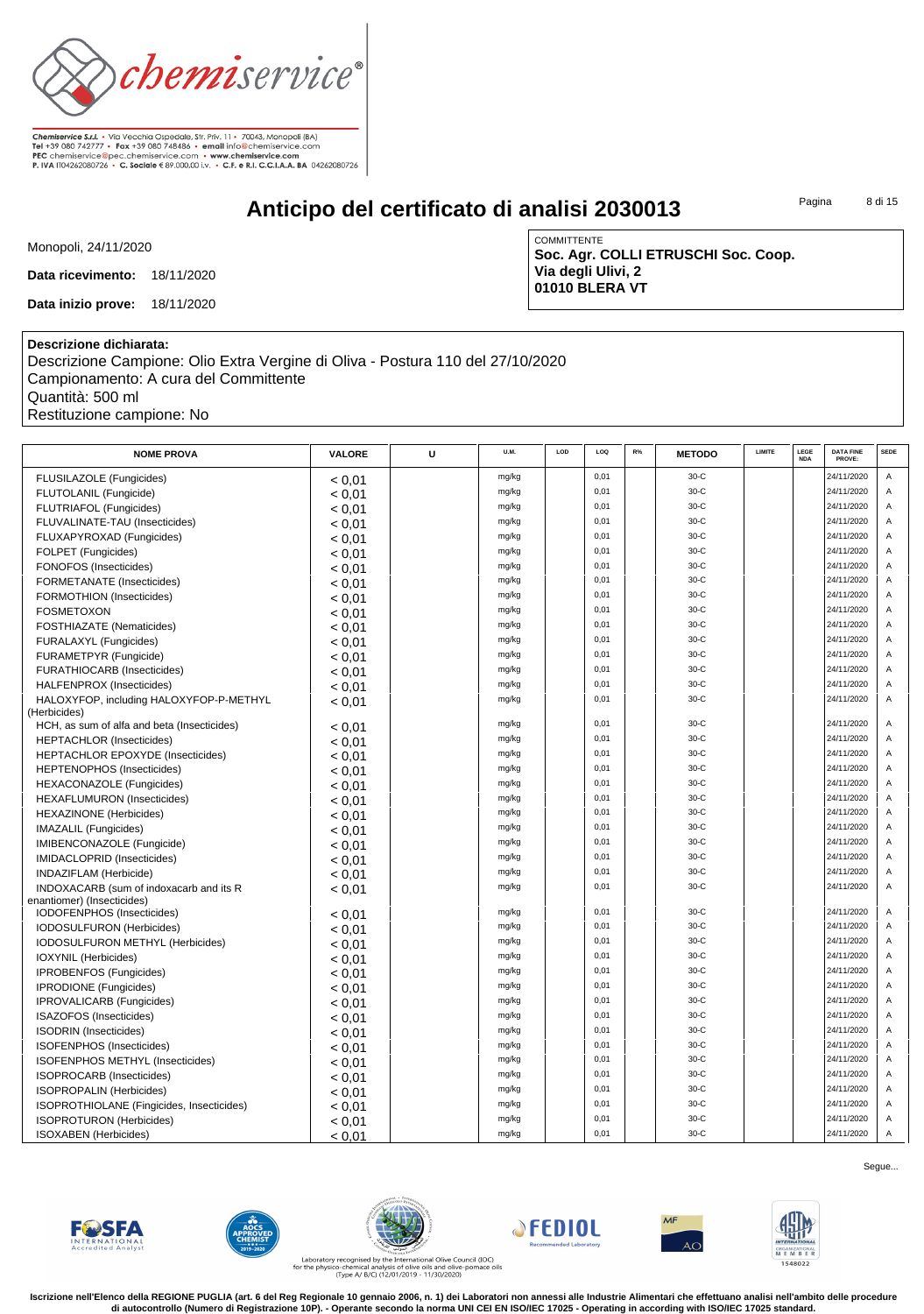

# **Anticipo del certificato di analisi 2030013**

Pagina 9 di 15

Monopoli, 24/11/2020

**Data ricevimento:** 18/11/2020

**Data inizio prove:** 18/11/2020

COMMITTENTE **Soc. Agr. COLLI ETRUSCHI Soc. Coop. Via degli Ulivi, 2 01010 BLERA VT**

### **Descrizione dichiarata:**

Descrizione Campione: Olio Extra Vergine di Oliva - Postura 110 del 27/10/2020 Campionamento: A cura del Committente Quantità: 500 ml Restituzione campione: No

| <b>NOME PROVA</b>                                                                                  | VALORE | U | <b>U.M.</b> | LOD | LOQ  | R% | <b>METODO</b> | LIMITE | LEGE<br><b>NDA</b> | <b>DATA FINE</b><br>PROVE: | <b>SEDE</b>    |
|----------------------------------------------------------------------------------------------------|--------|---|-------------|-----|------|----|---------------|--------|--------------------|----------------------------|----------------|
| ISOXAFLUTOLE (Herbicides)                                                                          | < 0.01 |   | mg/kg       |     | 0,01 |    | $30-C$        |        |                    | 24/11/2020                 | Α              |
| <b>ISOXATHION</b> (Insecticides)                                                                   | < 0.01 |   | mg/kg       |     | 0,01 |    | $30-C$        |        |                    | 24/11/2020                 | $\overline{A}$ |
| <b>ISURON</b> (Herbicides)                                                                         | < 0.01 |   | mg/kg       |     | 0,01 |    | $30-C$        |        |                    | 24/11/2020                 | A              |
| <b>KRESOXIM METHYL (Fungicides)</b>                                                                | < 0,01 |   | mg/kg       |     | 0,01 |    | $30-C$        |        |                    | 24/11/2020                 | $\overline{A}$ |
| LAMBDA CYHALOTHRIN (Insecticides)                                                                  | < 0.01 |   | mg/kg       |     | 0,01 |    | $30-C$        |        |                    | 24/11/2020                 | Α              |
| <b>LENACIL (Herbicides)</b>                                                                        | < 0.01 |   | mg/kg       |     | 0,01 |    | $30-C$        |        |                    | 24/11/2020                 | A              |
| <b>LINDANE</b> (Insecticides)                                                                      | < 0.01 |   | mg/kg       |     | 0,01 |    | $30-C$        |        |                    | 24/11/2020                 | A              |
| <b>LINURON</b> (Herbicides)                                                                        | < 0.01 |   | mg/kg       |     | 0,01 |    | $30-C$        |        |                    | 24/11/2020                 | A              |
| LUFENURON (Insecticides)                                                                           | < 0.01 |   | mg/kg       |     | 0.01 |    | $30-C$        |        |                    | 24/11/2020                 | $\overline{A}$ |
| MALAOXON (Metabolite)                                                                              | < 0.01 |   | mg/kg       |     | 0.01 |    | $30-C$        |        |                    | 24/11/2020                 | A              |
| MALATHION (Insecticides)                                                                           | < 0.01 |   | mg/kg       |     | 0,01 |    | $30-C$        |        |                    | 24/11/2020                 | A              |
| MANDIPROPAMID (Fungicides)                                                                         | < 0.01 |   | mg/kg       |     | 0,01 |    | $30-C$        |        |                    | 24/11/2020                 | Α              |
| <b>MCPA</b> (Herbicides)                                                                           | < 0.01 |   | mg/kg       |     | 0,01 |    | $30-C$        |        |                    | 24/11/2020                 | A              |
| MCPB (Herbicides)                                                                                  | < 0.01 |   | mg/kg       |     | 0,01 |    | $30-C$        |        |                    | 24/11/2020                 | A              |
| MCPP (Herbicides)                                                                                  | < 0.01 |   | mg/kg       |     | 0,01 |    | $30-C$        |        |                    | 24/11/2020                 | A              |
| <b>MECARBAM</b> (Insecticides)                                                                     | < 0.01 |   | mg/kg       |     | 0.01 |    | $30-C$        |        |                    | 24/11/2020                 | $\overline{A}$ |
| <b>MEFENACET</b> (Herbicides)                                                                      | < 0.01 |   | mg/kg       |     | 0,01 |    | $30-C$        |        |                    | 24/11/2020                 | Α              |
| MEPANIPYRIM (Fungicides)                                                                           | < 0.01 |   | mg/kg       |     | 0,01 |    | $30-C$        |        |                    | 24/11/2020                 | A              |
| MEPHOSFOLAN (Insecticedes)                                                                         | < 0.01 |   | mg/kg       |     | 0,01 |    | $30-C$        |        |                    | 24/11/2020                 | A              |
| <b>MEPRONIL (Fungicides)</b>                                                                       | < 0.01 |   | mg/kg       |     | 0,01 |    | $30-C$        |        |                    | 24/11/2020                 | A              |
| MEPTYLDINOCAP (Fungicides)                                                                         | < 0.01 |   | mg/kg       |     | 0,01 |    | $30-C$        |        |                    | 24/11/2020                 | A              |
| MESOSULFURON METHYL (Herbicides)                                                                   | < 0.01 |   | mg/kg       |     | 0,01 |    | $30-C$        |        |                    | 24/11/2020                 | $\mathsf A$    |
| METAFLUMIZONE (sum of E- and Z- isomers)                                                           | < 0.01 |   | mg/kg       |     | 0,01 |    | $30-C$        |        |                    | 24/11/2020                 | A              |
| [Insecticides]                                                                                     |        |   |             |     |      |    |               |        |                    |                            |                |
| METALAXYL (Fungicides)                                                                             | < 0.01 |   | mg/kg       |     | 0,01 |    | $30-C$        |        |                    | 24/11/2020                 | Α              |
| METALAXYL (sum of METALAXYL and METALAXYL-M)                                                       | < 0.01 |   | mg/kg       |     | 0.01 |    | $30-C$        |        |                    | 24/11/2020                 | $\overline{A}$ |
| METALAXYL-M                                                                                        | < 0.01 |   | mg/kg       |     | 0,01 |    | $30-C$        |        |                    | 24/11/2020                 | $\overline{A}$ |
| <b>METAMITRON</b> (Herbicides)                                                                     | < 0.01 |   | mg/kg       |     | 0,01 |    | $30-C$        |        |                    | 24/11/2020                 | A              |
| METAZACHLOR (Herbicides)                                                                           | < 0.01 |   | mg/kg       |     | 0,01 |    | $30-C$        |        |                    | 24/11/2020                 | A              |
| METCONAZOLE (Fungicides)                                                                           | < 0.01 |   | mg/kg       |     | 0,01 |    | $30-C$        |        |                    | 24/11/2020                 | Α              |
| METHACRIFOS (Insecticides)                                                                         | < 0.01 |   | mg/kg       |     | 0,01 |    | $30-C$        |        |                    | 24/11/2020                 | A              |
| METHAMIDOPHOS (Insecticides)                                                                       | < 0.01 |   | mg/kg       |     | 0,01 |    | $30-C$        |        |                    | 24/11/2020                 | A              |
| METHIDATHION (Insecticides)                                                                        | < 0.01 |   | mg/kg       |     | 0.01 |    | $30-C$        |        |                    | 24/11/2020                 | $\overline{A}$ |
| METHIOCARB (Insecticides)                                                                          | < 0.01 |   | mg/kg       |     | 0.01 |    | $30-C$        |        |                    | 24/11/2020                 | $\overline{A}$ |
| METHIOCARB SULFONE (Insecticides)                                                                  | < 0.01 |   | mg/kg       |     | 0,01 |    | $30-C$        |        |                    | 24/11/2020                 | Α              |
| METHIOCARB SULFOXIDE (Insecticides)                                                                | < 0.01 |   | mg/kg       |     | 0,01 |    | $30-C$        |        |                    | 24/11/2020                 | A              |
| METHIOCARB-total, sum of Methiocarb, Methiocarb<br>sulfoxide and Methiocarb sulfone (Insecticides) | < 0.01 |   | mg/kg       |     | 0.01 |    | $30-C$        |        |                    | 24/11/2020                 | $\overline{A}$ |
| METHOMYL (Insecticides)                                                                            | < 0.01 |   | mg/kg       |     | 0,01 |    | $30-C$        |        |                    | 24/11/2020                 | Α              |
| METHOPRENE (Insecticides)                                                                          | < 0.01 |   | mg/kg       |     | 0.01 |    | $30-C$        |        |                    | 24/11/2020                 | $\overline{A}$ |
| METHOXYCHLOR (Insecticides)                                                                        | < 0,01 |   | mg/kg       |     | 0,01 |    | $30-C$        |        |                    | 24/11/2020                 | A              |
| METHOXYFENOZIDE (Insecticides)                                                                     | < 0.01 |   | mg/kg       |     | 0,01 |    | $30-C$        |        |                    | 24/11/2020                 | A              |
| METOBROMURON (Herbicides)                                                                          | < 0.01 |   | mg/kg       |     | 0,01 |    | $30-C$        |        |                    | 24/11/2020                 | A              |
| <b>METOLACHLOR (Herbicides)</b>                                                                    | < 0.01 |   | mg/kg       |     | 0.01 |    | $30-C$        |        |                    | 24/11/2020                 | $\overline{A}$ |
| METOLCARB (Insecticides)                                                                           | < 0.01 |   | mg/kg       |     | 0,01 |    | $30-C$        |        |                    | 24/11/2020                 | A              |
| <b>METOXURON</b> (Herbicides)                                                                      | < 0.01 |   | mg/kg       |     | 0,01 |    | $30-C$        |        |                    | 24/11/2020                 | $\overline{A}$ |













Laboratory recognised by the International Olive Council (IOC)<br>for the physico-chemical analysis of olive oils and olive-pomace oils<br>(Type A/ B/C) (12/01/2019 - 11/30/2020)

**Iscrizione nell'Elenco della REGIONE PUGLIA (art. 6 del Reg Regionale 10 gennaio 2006, n. 1) dei Laboratori non annessi alle Industrie Alimentari che effettuano analisi nell'ambito delle procedure di autocontrollo (Numero di Registrazione 10P). - Operante secondo la norma UNI CEI EN ISO/IEC 17025 - Operating in according with ISO/IEC 17025 standard.**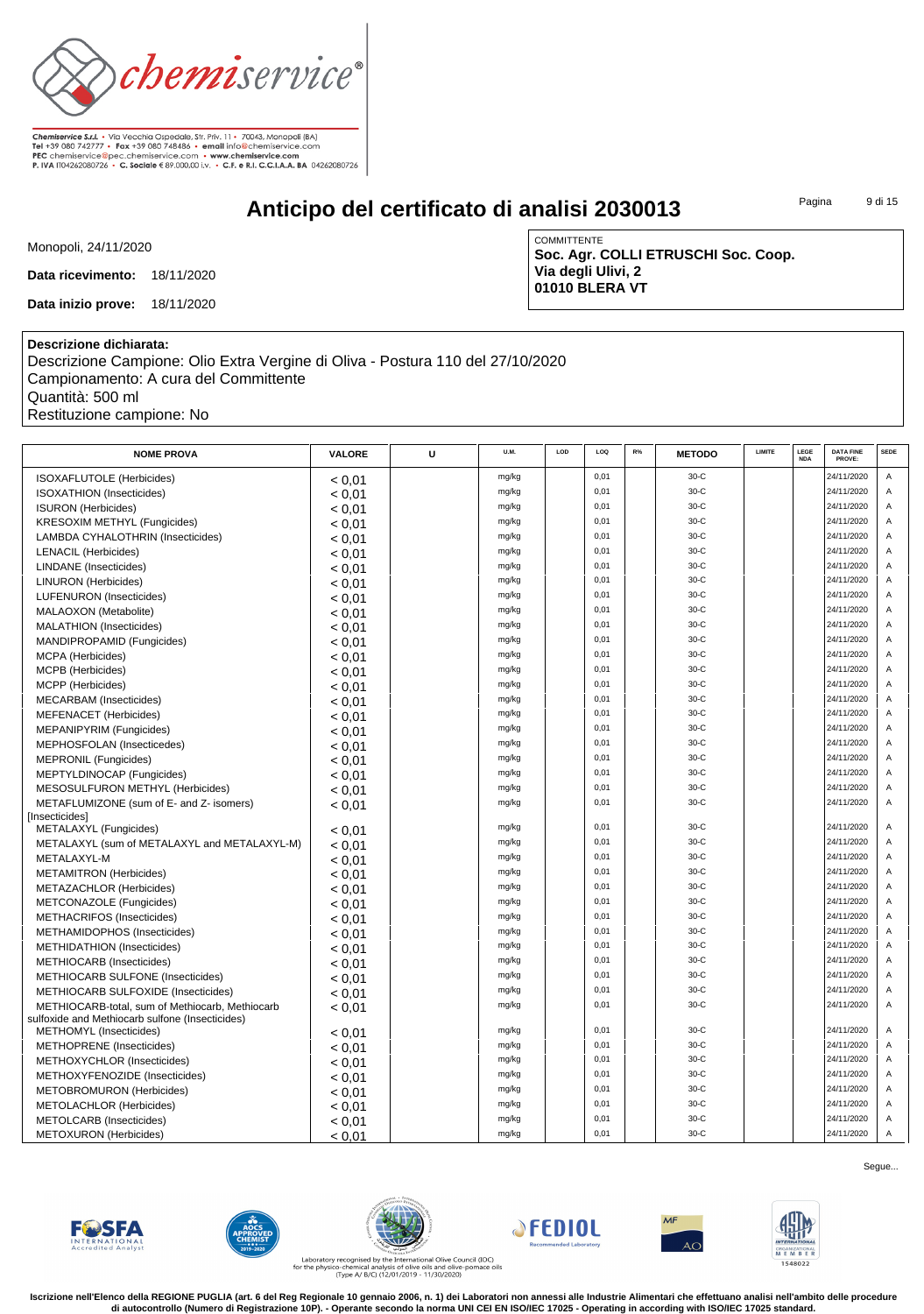

# **Anticipo del certificato di analisi 2030013**

Pagina 10 di 15

Monopoli, 24/11/2020

**Data ricevimento:** 18/11/2020

**Data inizio prove:** 18/11/2020

COMMITTENTE **Soc. Agr. COLLI ETRUSCHI Soc. Coop. Via degli Ulivi, 2 01010 BLERA VT**

#### **Descrizione dichiarata:**

Descrizione Campione: Olio Extra Vergine di Oliva - Postura 110 del 27/10/2020 Campionamento: A cura del Committente Quantità: 500 ml Restituzione campione: No

| <b>NOME PROVA</b>                                   | <b>VALORE</b> | U | U.M.  | LOD | LOQ  | R% | <b>METODO</b> | <b>LIMITE</b> | LEGE<br><b>NDA</b> | <b>DATA FINE</b><br>PROVE: | <b>SEDE</b>    |
|-----------------------------------------------------|---------------|---|-------|-----|------|----|---------------|---------------|--------------------|----------------------------|----------------|
| METRAFENONE (Fungicides)                            | < 0.01        |   | mg/kg |     | 0,01 |    | $30-C$        |               |                    | 24/11/2020                 | Α              |
| <b>METRIBUZIN (Herbicides)</b>                      | < 0.01        |   | mg/kg |     | 0,01 |    | $30-C$        |               |                    | 24/11/2020                 | A              |
| MEVINPHOS (sum of E- and Z- isomers) [Insecticides] | < 0.01        |   | mg/kg |     | 0,01 |    | $30-C$        |               |                    | 24/11/2020                 | A              |
| <b>MIREX</b> (Insecticides)                         | < 0.01        |   | mg/kg |     | 0,01 |    | $30-C$        |               |                    | 24/11/2020                 | $\overline{A}$ |
| <b>MOLINATE</b> (Herbicides)                        | < 0.01        |   | mg/kg |     | 0,01 |    | $30-C$        |               |                    | 24/11/2020                 | $\overline{A}$ |
| MONOCROTOPHOS (Insecticides)                        | < 0.01        |   | mg/kg |     | 0,01 |    | $30-C$        |               |                    | 24/11/2020                 | A              |
| MONOLINURON (Herbicides)                            | < 0.01        |   | mg/kg |     | 0,01 |    | $30-C$        |               |                    | 24/11/2020                 | $\overline{A}$ |
| MYCLOBUTANIL (Fungicides)                           | < 0.01        |   | mg/kg |     | 0,01 |    | $30-C$        |               |                    | 24/11/2020                 | A              |
| NAA (1- Naphthalen acetic Acid)                     | < 0.01        |   | mg/kg |     | 0.01 |    | $30-C$        |               |                    | 24/11/2020                 | $\overline{A}$ |
| NAD (1-Naphthalen acethamide)                       | < 0.01        |   | mg/kg |     | 0,01 |    | $30-C$        |               |                    | 24/11/2020                 | Α              |
| NALED (Insecticides, Acaricides)                    | < 0.01        |   | mg/kg |     | 0,01 |    | $30-C$        |               |                    | 24/11/2020                 | A              |
| NAPROPAMIDE (Herbicide)                             | < 0.01        |   | mg/kg |     | 0,01 |    | $30-C$        |               |                    | 24/11/2020                 | A              |
| <b>NEBURON</b> (Herbicides)                         | < 0.01        |   | mg/kg |     | 0,01 |    | $30-C$        |               |                    | 24/11/2020                 | A              |
| NICOTINE (Insecticides)                             | < 0.01        |   | mg/kg |     | 0,01 |    | $30-C$        |               |                    | 24/11/2020                 | $\overline{A}$ |
| NITENPYRAM (Insecticides)                           | < 0.01        |   | mg/kg |     | 0,01 |    | $30-C$        |               |                    | 24/11/2020                 | A              |
| NITROFEN (Herbicides)                               | < 0.01        |   | mg/kg |     | 0,01 |    | $30-C$        |               |                    | 24/11/2020                 | $\overline{A}$ |
| NITROTHAL-ISOPROPYL (Fungicides)                    | < 0.01        |   | mg/kg |     | 0,01 |    | $30-C$        |               |                    | 24/11/2020                 | $\overline{A}$ |
| NORFLURAZON (Herbicides)                            | < 0.01        |   | mg/kg |     | 0,01 |    | $30-C$        |               |                    | 24/11/2020                 | $\overline{A}$ |
| NOVALURON (Insecticides)                            | < 0.01        |   | mg/kg |     | 0,01 |    | $30-C$        |               |                    | 24/11/2020                 | A              |
| NUARIMOL (Fungicides)                               | < 0.01        |   | mg/kg |     | 0,01 |    | $30-C$        |               |                    | 24/11/2020                 | A              |
| <b>OFURACE</b> (Fungicides)                         | < 0.01        |   | mg/kg |     | 0,01 |    | $30-C$        |               |                    | 24/11/2020                 | $\overline{A}$ |
| <b>OMETHOATE</b> (Insecticides)                     | < 0.01        |   | mg/kg |     | 0,01 |    | $30-C$        |               |                    | 24/11/2020                 | A              |
| <b>ORYZALIN</b> (Herbicide)                         | < 0.01        |   | mg/kg |     | 0,01 |    | $30-C$        |               |                    | 24/11/2020                 | $\overline{A}$ |
| OXADIAZON (Herbicides)                              | < 0.01        |   | mg/kg |     | 0,01 |    | $30-C$        |               |                    | 24/11/2020                 | Α              |
| <b>OXADIXYL</b> (Fungicides)                        | < 0.01        |   | mg/kg |     | 0,01 |    | $30-C$        |               |                    | 24/11/2020                 | A              |
| <b>OXAMYL</b> (Insecticides)                        | < 0.01        |   | mg/kg |     | 0.01 |    | $30-C$        |               |                    | 24/11/2020                 | $\overline{A}$ |
| OXYCARBOXIN (Fungicides)                            | < 0.01        |   | mg/kg |     | 0,01 |    | $30-C$        |               |                    | 24/11/2020                 | A              |
| OXYDEMETON METHYL (Insecticides)                    | < 0.01        |   | mg/kg |     | 0,01 |    | $30-C$        |               |                    | 24/11/2020                 | A              |
| <b>OXYFLUORFEN (Herbicides)</b>                     | < 0.01        |   | mg/kg |     | 0,01 |    | $30-C$        |               |                    | 24/11/2020                 | $\Delta$       |
| PACLOBUTRAZOL (Growth Regulators)                   | < 0.01        |   | mg/kg |     | 0,01 |    | $30-C$        |               |                    | 24/11/2020                 | A              |
| PARAOXON (Insecticides)                             | < 0.01        |   | mg/kg |     | 0,01 |    | $30-C$        |               |                    | 24/11/2020                 | A              |
| PARAOXON METHYL (Insecticides)                      | < 0.01        |   | mg/kg |     | 0,01 |    | $30-C$        |               |                    | 24/11/2020                 | $\overline{A}$ |
| PARATHION ETHYL (Insecticides)                      | < 0.01        |   | mg/kg |     | 0,01 |    | $30-C$        |               |                    | 24/11/2020                 | Α              |
| PARATHION METHYL (Insecticides)                     | < 0.01        |   | mg/kg |     | 0,01 |    | $30-C$        |               |                    | 24/11/2020                 | A              |
| PENCONAZOLE (Fungicides)                            | < 0.01        |   | mg/kg |     | 0,01 |    | $30-C$        |               |                    | 24/11/2020                 | $\overline{A}$ |
| PENCYCURON (Fungicides)                             | < 0.01        |   | mg/kg |     | 0,01 |    | $30-C$        |               |                    | 24/11/2020                 | A              |
| PENDIMETHALIN (Herbicides)                          | < 0.01        |   | mg/kg |     | 0,01 |    | $30-C$        |               |                    | 24/11/2020                 | A              |
| PENOXSULAM (Herbicides)                             | < 0.01        |   | mg/kg |     | 0,01 |    | $30-C$        |               |                    | 24/11/2020                 | $\overline{A}$ |
| PENTACHLOROANILINE (Fungicides)                     | < 0.01        |   | mg/kg |     | 0,01 |    | 30-C          |               |                    | 24/11/2020                 | A              |
| PENTACHLOROANISOLO (Fungicides)                     | < 0.01        |   | mg/kg |     | 0,01 |    | $30-C$        |               |                    | 24/11/2020                 | A              |
| PENTACHLOROTHIOANISOLE [Methyl                      | < 0.01        |   | mg/kg |     | 0,01 |    | $30-C$        |               |                    | 24/11/2020                 | $\overline{A}$ |
| pentachlorophenyl sulfide]                          |               |   |       |     |      |    |               |               |                    |                            |                |
| PENTHIOPYRAD (fungicides)                           | < 0.01        |   | mg/kg |     | 0,01 |    | $30-C$        |               |                    | 24/11/2020                 | A              |
| PERMETHRIN (Insecticides)                           | < 0.01        |   | mg/kg |     | 0,01 |    | $30-C$        |               |                    | 24/11/2020                 | Α              |
| <b>PERTANE</b>                                      | < 0.01        |   | mg/kg |     | 0,01 |    | $30-C$        |               |                    | 24/11/2020                 | Α              |
| PHENMEDIPHAM (Herbicides)                           | < 0.01        |   | mg/kg |     | 0,01 |    | $30-C$        |               |                    | 24/11/2020                 | $\overline{A}$ |













Segue...

Laboratory recognised by the International Olive Council (IOC)<br>for the physico-chemical analysis of olive oils and olive-pomace oils<br>(Type A/ B/C) (12/01/2019 - 11/30/2020)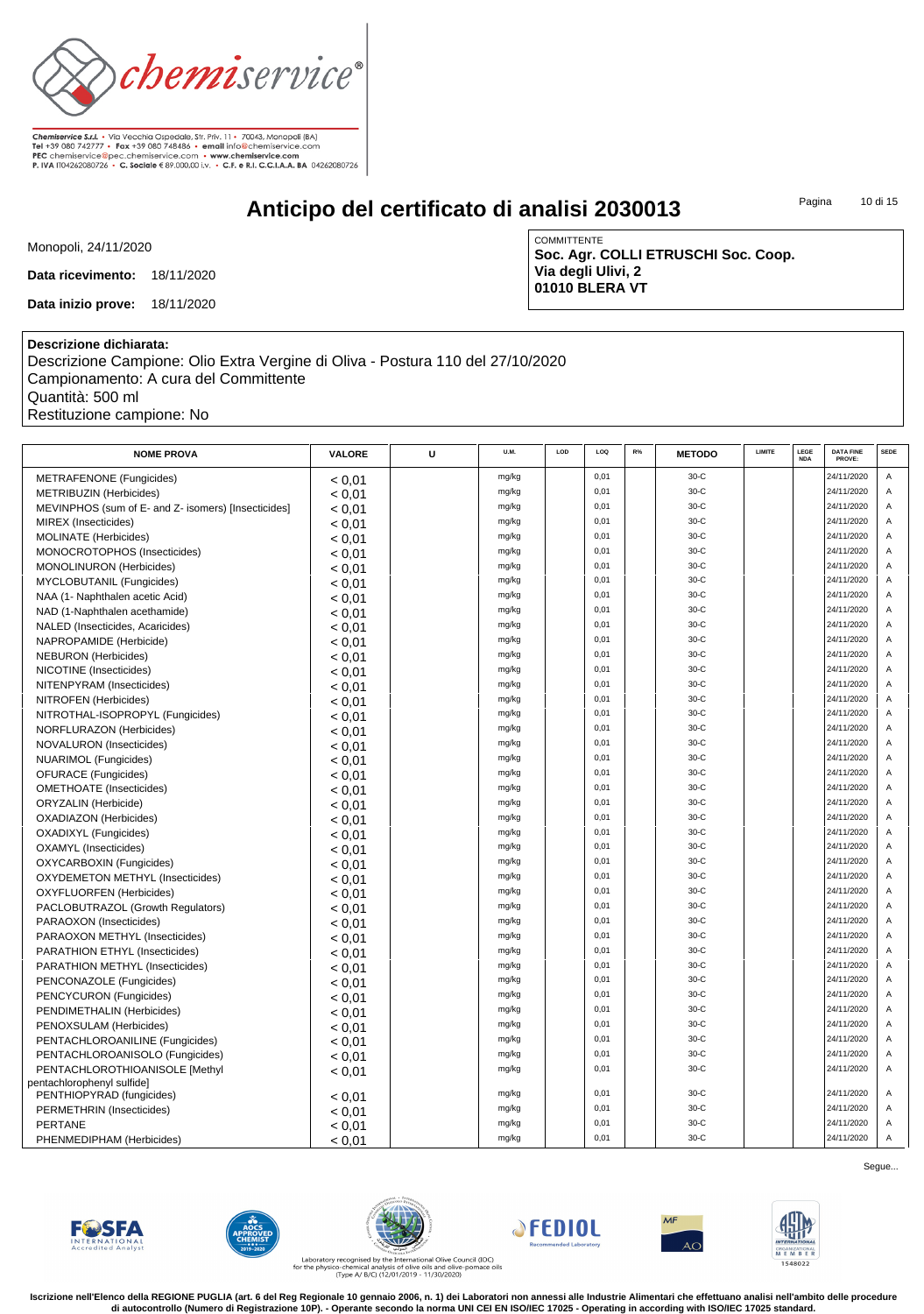

# **Anticipo del certificato di analisi 2030013**

Pagina 11 di 15

Monopoli, 24/11/2020

**Data ricevimento:** 18/11/2020

**Data inizio prove:** 18/11/2020

COMMITTENTE **Soc. Agr. COLLI ETRUSCHI Soc. Coop. Via degli Ulivi, 2 01010 BLERA VT**

### **Descrizione dichiarata:**

Descrizione Campione: Olio Extra Vergine di Oliva - Postura 110 del 27/10/2020 Campionamento: A cura del Committente Quantità: 500 ml Restituzione campione: No

| <b>NOME PROVA</b>                             | VALORE | U | U.M.  | LOD | LOQ  | $R\%$ | <b>METODO</b> | LIMITE | LEGE<br><b>NDA</b> | <b>DATA FINE</b><br>PROVE: | <b>SEDE</b>    |
|-----------------------------------------------|--------|---|-------|-----|------|-------|---------------|--------|--------------------|----------------------------|----------------|
| PHENTHOATE (Insecticides)                     | < 0.01 |   | mg/kg |     | 0,01 |       | $30-C$        |        |                    | 24/11/2020                 | Α              |
| PHENYLPHENOL-2 (Fungicides)                   | < 0.01 |   | mg/kg |     | 0,01 |       | 30-C          |        |                    | 24/11/2020                 | Α              |
| PHORATE (Insecticides)                        | < 0.01 |   | mg/kg |     | 0,01 |       | 30-C          |        |                    | 24/11/2020                 | Α              |
| PHORATE SULFONE (Insecticides)                | < 0.01 |   | mg/kg |     | 0,01 |       | 30-C          |        |                    | 24/11/2020                 | Α              |
| PHORATE SULFOXIDE (Insecticides)              | < 0.01 |   | mg/kg |     | 0,01 |       | $30-C$        |        |                    | 24/11/2020                 | Α              |
| PHOSALONE (Insecticides)                      | < 0.01 |   | mg/kg |     | 0,01 |       | 30-C          |        |                    | 24/11/2020                 | Α              |
| PHOSMET (Insecticides)                        | < 0.01 |   | mg/kg |     | 0,01 |       | 30-C          |        |                    | 24/11/2020                 | Α              |
| PHOSPHAMIDON (Insecticides)                   | < 0.01 |   | mg/kg |     | 0,01 |       | 30-C          |        |                    | 24/11/2020                 | Α              |
| PHOXIM (Insecticides/Acaricides)              | < 0.01 |   | mg/kg |     | 0,01 |       | 30-C          |        |                    | 24/11/2020                 | Α              |
| PHTHALIDE (Fungicides)                        | < 0.01 |   | mg/kg |     | 0,01 |       | $30-C$        |        |                    | 24/11/2020                 | Α              |
| PICLORAM (Herbicides)                         | < 0.01 |   | mg/kg |     | 0,01 |       | $30-C$        |        |                    | 24/11/2020                 | Α              |
| PICOLINAFEN (Herbicides)                      | < 0.01 |   | mg/kg |     | 0,01 |       | 30-C          |        |                    | 24/11/2020                 | Α              |
| PICOXYSTROBIN (Fungicides)                    | < 0.01 |   | mg/kg |     | 0,01 |       | 30-C          |        |                    | 24/11/2020                 | Α              |
| PIPERONYL BUTOXIDE (Synergist)                | < 0.01 |   | mg/kg |     | 0,01 |       | $30-C$        |        |                    | 24/11/2020                 | A              |
| PIRIMICARB (Insecticides)                     | < 0.01 |   | mg/kg |     | 0,01 |       | 30-C          |        |                    | 24/11/2020                 | Α              |
| PIRIMICARB (sum of PIRIMICARB and PIRIMICARB, | < 0.01 |   | mg/kg |     | 0,01 |       | 30-C          |        |                    | 24/11/2020                 | A              |
| DESMETHYL)                                    |        |   |       |     |      |       |               |        |                    |                            |                |
| PIRIMICARB, DESMETHYL                         | < 0.01 |   | mg/kg |     | 0,01 |       | 30-C          |        |                    | 24/11/2020                 | Α              |
| PIRIMIPHOS ETHYL (Insecticides)               | < 0.01 |   | mg/kg |     | 0,01 |       | 30-C          |        |                    | 24/11/2020                 | Α              |
| PIRIMIPHOS METHYL (Insecticides)              | < 0.01 |   | mg/kg |     | 0,01 |       | $30-C$        |        |                    | 24/11/2020                 | A              |
| PRETILACHLOR (Herbicides)                     | < 0.01 |   | mg/kg |     | 0,01 |       | 30-C          |        |                    | 24/11/2020                 | Α              |
| PRIMISULFURON METHYL (Herbicides)             | < 0,01 |   | mg/kg |     | 0,01 |       | 30-C          |        |                    | 24/11/2020                 | A              |
| PROCHLORAZ (Fungicides)                       | < 0.01 |   | mg/kg |     | 0,01 |       | 30-C          |        |                    | 24/11/2020                 | A              |
| PROCYMIDONE (Fungicides)                      | < 0.01 |   | mg/kg |     | 0,01 |       | 30-C          |        |                    | 24/11/2020                 | Α              |
| PROFENOFOS (Insecticides)                     | < 0.01 |   | mg/kg |     | 0,01 |       | 30-C          |        |                    | 24/11/2020                 | Α              |
| PROFLURALIN (Herbicides)                      | < 0.01 |   | mg/kg |     | 0,01 |       | $30-C$        |        |                    | 24/11/2020                 | Α              |
| PROMECARB (Insecticides)                      | < 0.01 |   | mg/kg |     | 0,01 |       | $30-C$        |        |                    | 24/11/2020                 | A              |
| PROMETON (Herbicides)                         | < 0.01 |   | mg/kg |     | 0,01 |       | 30-C          |        |                    | 24/11/2020                 | A              |
| PROMETRYN (Herbicides)                        | < 0.01 |   | mg/kg |     | 0,01 |       | 30-C          |        |                    | 24/11/2020                 | A              |
| PROPACHLOR (Herbicides)                       | < 0.01 |   | mg/kg |     | 0,01 |       | $30-C$        |        |                    | 24/11/2020                 | Α              |
| PROPAMOCARB (Fungicides)                      | < 0.01 |   | mg/kg |     | 0,01 |       | $30-C$        |        |                    | 24/11/2020                 | A              |
| PROPAMOCARB (sum fo PROPAMOCARB,              | < 0.01 |   | mg/kg |     | 0,01 |       | $30-C$        |        |                    | 24/11/2020                 | $\overline{A}$ |
| PROPAMOCARB-N-DESMETHYL and PROPAMOCARB-      |        |   |       |     |      |       |               |        |                    |                            |                |
| N-OXIDE)                                      |        |   |       |     |      |       |               |        |                    |                            |                |
| PROPAMOCARB-N-DESMETHYL                       | < 0.01 |   | mg/kg |     | 0,01 |       | $30-C$        |        |                    | 24/11/2020                 | A              |
| PROPAMOCARB-N-OXIDE                           | < 0.01 |   | mg/kg |     | 0,01 |       | $30-C$        |        |                    | 24/11/2020                 | Α              |
| PROPANIL (Herbicides)                         | < 0.01 |   | mg/kg |     | 0,01 |       | 30-C          |        |                    | 24/11/2020                 | A              |
| PROPAPHOS (Insecticides)                      | < 0.01 |   | mg/kg |     | 0,01 |       | $30-C$        |        |                    | 24/11/2020                 | $\overline{A}$ |
| <b>PROPARGITE (Acaricides)</b>                | < 0.01 |   | mg/kg |     | 0,01 |       | $30-C$        |        |                    | 24/11/2020                 | $\overline{A}$ |
| PROPAZINE (Herbicides)                        | < 0.01 |   | mg/kg |     | 0,01 |       | $30-C$        |        |                    | 24/11/2020                 | A              |
| PROPHAM (Herbicides)                          | < 0.01 |   | mg/kg |     | 0,01 |       | $30-C$        |        |                    | 24/11/2020                 | A              |
| PROPICONAZOLE (Fungicides)                    | < 0.01 |   | mg/kg |     | 0,01 |       | $30-C$        |        |                    | 24/11/2020                 | $\overline{A}$ |
| PROPOXUR (Insecticides)                       | < 0.01 |   | mg/kg |     | 0,01 |       | $30-C$        |        |                    | 24/11/2020                 | A              |
| PROPYZAMIDE (Herbicides)                      | < 0.01 |   | mg/kg |     | 0,01 |       | $30-C$        |        |                    | 24/11/2020                 | $\overline{A}$ |
| PROQUINAZID (Fungicides)                      | < 0.01 |   | mg/kg |     | 0,01 |       | $30-C$        |        |                    | 24/11/2020                 | Α              |
| PROSULFOCARB (Herbicides)                     | < 0.01 |   | mg/kg |     | 0,01 |       | $30-C$        |        |                    | 24/11/2020                 | A              |













Laboratory recognised by the International Olive Council (IOC)<br>for the physico-chemical analysis of olive oils and olive-pomace oils<br>(Type A/ B/C) (12/01/2019 - 11/30/2020)

**Iscrizione nell'Elenco della REGIONE PUGLIA (art. 6 del Reg Regionale 10 gennaio 2006, n. 1) dei Laboratori non annessi alle Industrie Alimentari che effettuano analisi nell'ambito delle procedure di autocontrollo (Numero di Registrazione 10P). - Operante secondo la norma UNI CEI EN ISO/IEC 17025 - Operating in according with ISO/IEC 17025 standard.**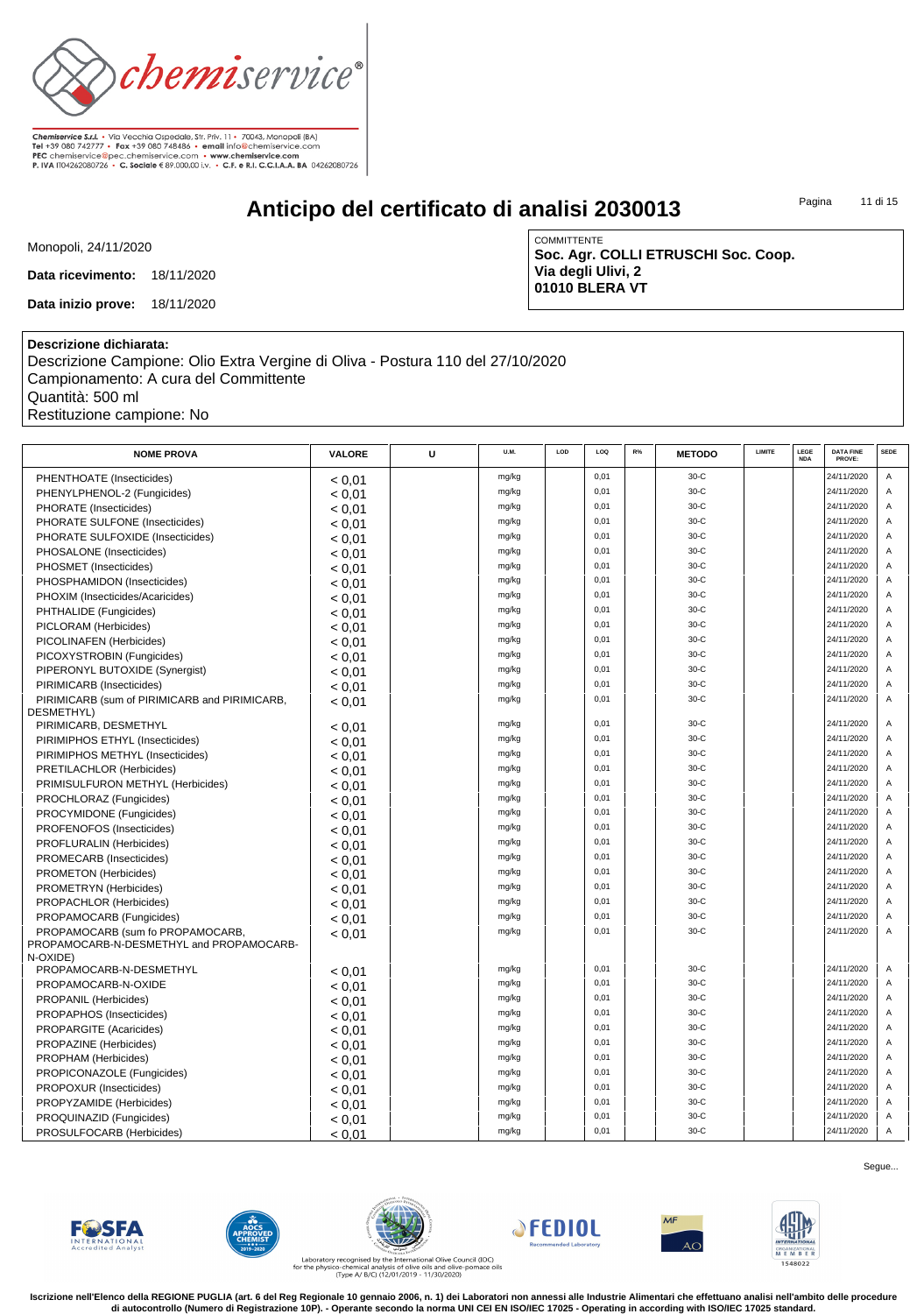

# **Anticipo del certificato di analisi 2030013**

Pagina 12 di 15

Monopoli, 24/11/2020

**Data ricevimento:** 18/11/2020

**Data inizio prove:** 18/11/2020

COMMITTENTE **Soc. Agr. COLLI ETRUSCHI Soc. Coop. Via degli Ulivi, 2 01010 BLERA VT**

### **Descrizione dichiarata:**

Descrizione Campione: Olio Extra Vergine di Oliva - Postura 110 del 27/10/2020 Campionamento: A cura del Committente Quantità: 500 ml Restituzione campione: No

| <b>NOME PROVA</b>                                               | <b>VALORE</b> | U | U.M.  | LOD | LOQ  | R% | <b>METODO</b> | LIMITE | LEGE<br><b>NDA</b> | <b>DATA FINE</b><br>PROVE: | <b>SEDE</b>    |
|-----------------------------------------------------------------|---------------|---|-------|-----|------|----|---------------|--------|--------------------|----------------------------|----------------|
| PROTHIOCONAZOLE (Fungicides)                                    | < 0.01        |   | mg/kg |     | 0,01 |    | $30-C$        |        |                    | 24/11/2020                 | Α              |
| PROTHIOFOS (Insecticides)                                       | < 0.01        |   | mg/kg |     | 0,01 |    | 30-C          |        |                    | 24/11/2020                 | A              |
| PROTHOATE (Insecticides, Acaricides)                            | < 0.01        |   | mg/kg |     | 0.01 |    | $30-C$        |        |                    | 24/11/2020                 | $\overline{A}$ |
| PYMETROZINE (Insecticides)                                      | < 0.01        |   | mg/kg |     | 0,01 |    | $30-C$        |        |                    | 24/11/2020                 | A              |
| PYRACLOFOS (Insecticides)                                       | < 0.01        |   | mg/kg |     | 0,01 |    | $30-C$        |        |                    | 24/11/2020                 | $\mathsf A$    |
| PYRACLOSTROBIN (Fungicides)                                     | < 0.01        |   | mg/kg |     | 0,01 |    | $30-C$        |        |                    | 24/11/2020                 | A              |
| PYRAFLUFEN ETHYL (Herbicide)                                    | < 0.01        |   | mg/kg |     | 0,01 |    | $30-C$        |        |                    | 24/11/2020                 | $\overline{A}$ |
| PYRAZOPHOS (Fungicides)                                         | < 0.01        |   | mg/kg |     | 0,01 |    | $30-C$        |        |                    | 24/11/2020                 | A              |
| PYRETHRINS (Insecticides)                                       | < 0.01        |   | mg/kg |     | 0,01 |    | $30-C$        |        |                    | 24/11/2020                 | A              |
| PYRIDABEN (Acaricides)                                          | < 0.01        |   | mg/kg |     | 0.01 |    | $30-C$        |        |                    | 24/11/2020                 | $\overline{A}$ |
| PYRIDALYL (Insecticides)                                        | < 0.01        |   | mg/kg |     | 0,01 |    | $30-C$        |        |                    | 24/11/2020                 | A              |
| PYRIDAPHENTHION (Insecticides)                                  | < 0.01        |   | mg/kg |     | 0,01 |    | $30-C$        |        |                    | 24/11/2020                 | $\mathsf A$    |
| PYRIDATE (Herbicides)                                           | < 0.01        |   | mg/kg |     | 0,01 |    | $30-C$        |        |                    | 24/11/2020                 | A              |
| PYRIFENOX (Fungicides)                                          | < 0.01        |   | mg/kg |     | 0,01 |    | $30-C$        |        |                    | 24/11/2020                 | $\overline{A}$ |
| PYRIMETHANIL (Fungicides)                                       | < 0.01        |   | mg/kg |     | 0,01 |    | $30-C$        |        |                    | 24/11/2020                 | A              |
| PYRIMIDIFEN (Acaricides/Insecticides)                           | < 0.01        |   | mg/kg |     | 0,01 |    | 30-C          |        |                    | 24/11/2020                 | A              |
| PYRIPROXYFEN (Insecticides)                                     | < 0.01        |   | mg/kg |     | 0,01 |    | $30-C$        |        |                    | 24/11/2020                 | $\overline{A}$ |
| PYROQUILON (Fungicides)                                         | < 0.01        |   | mg/kg |     | 0,01 |    | $30-C$        |        |                    | 24/11/2020                 | $\overline{A}$ |
| QUINALPHOS (Insecticides)                                       |               |   | mg/kg |     | 0,01 |    | $30-C$        |        |                    | 24/11/2020                 | $\mathsf A$    |
| <b>QUINOXIFEN (Fungicides)</b>                                  | < 0.01        |   | mg/kg |     | 0,01 |    | $30-C$        |        |                    | 24/11/2020                 | A              |
| QUINTOZENE (Fungicides)                                         | < 0.01        |   | mg/kg |     | 0,01 |    | $30-C$        |        |                    | 24/11/2020                 | $\overline{A}$ |
|                                                                 | < 0.01        |   | mg/kg |     | 0,01 |    | $30-C$        |        |                    | 24/11/2020                 | A              |
| QUIZALOFOP (Herbicides)<br><b>QUIZALOFOP ETHYL (Herbicides)</b> | < 0.01        |   | mg/kg |     | 0,01 |    | 30-C          |        |                    | 24/11/2020                 | $\overline{A}$ |
|                                                                 | < 0.01        |   | mg/kg |     | 0.01 |    | $30-C$        |        |                    | 24/11/2020                 | $\overline{A}$ |
| ROTENONE (Insecticides)                                         | < 0.01        |   | mg/kg |     | 0,01 |    | $30-C$        |        |                    | 24/11/2020                 | A              |
| SETHOXYDIM (Herbicides)                                         | < 0.01        |   | mg/kg |     | 0,01 |    | $30-C$        |        |                    | 24/11/2020                 | A              |
| SILAFLUOFEN (Insecticides)                                      | < 0.01        |   |       |     | 0,01 |    | $30-C$        |        |                    | 24/11/2020                 | A              |
| SIMAZINE (Herbicides)                                           | < 0.01        |   | mg/kg |     | 0,01 |    | $30-C$        |        |                    | 24/11/2020                 | $\overline{A}$ |
| SIMETRYN (Herbicides)                                           | < 0.01        |   | mg/kg |     | 0,01 |    | $30-C$        |        |                    | 24/11/2020                 | A              |
| SPINETORAM J (Insecticides)                                     | < 0.01        |   | mg/kg |     | 0,01 |    | 30-C          |        |                    | 24/11/2020                 | $\mathsf A$    |
| SPINETORAM L (Insecticides)                                     | < 0.01        |   | mg/kg |     | 0.01 |    | $30-C$        |        |                    | 24/11/2020                 | $\overline{A}$ |
| SPINOSAD (sum of spinosyn A and spinosyn D)<br>Insecticides     | < 0.01        |   | mg/kg |     |      |    |               |        |                    |                            |                |
| SPIRODICLOFEN (Acaricides)                                      | < 0.01        |   | mg/kg |     | 0,01 |    | 30-C          |        |                    | 24/11/2020                 | A              |
| SPIROMESIFEN (Insecticides)                                     | < 0.01        |   | mg/kg |     | 0,01 |    | $30-C$        |        |                    | 24/11/2020                 | A              |
| SPIROTETRAMAT (Insecticide)                                     | < 0.01        |   | mg/kg |     | 0,01 |    | $30-C$        |        |                    | 24/11/2020                 | A              |
| SPIROTETRAMAT (sum of spirotetramat and                         | < 0.01        |   | mg/kg |     | 0,01 |    | $30-C$        |        |                    | 24/11/2020                 | A              |
| metabolites, as Spirotetramat) (Insecticides)                   |               |   |       |     |      |    |               |        |                    |                            |                |
| SPIROTETRAMAT ENOL [metabolite]                                 | < 0.01        |   | mg/kg |     | 0,01 |    | $30-C$        |        |                    | 24/11/2020                 | $\overline{A}$ |
| SPIROTETRAMAT ENOL GLUCOSIDE [metabolite]                       | < 0.01        |   | mg/kg |     | 0,01 |    | $30-C$        |        |                    | 24/11/2020                 | A              |
| SPIROTETRAMAT KETOHIDROXY [metabolite]                          | < 0.01        |   | mg/kg |     | 0,01 |    | 30-C          |        |                    | 24/11/2020                 | $\mathsf A$    |
| SPIROTETRAMAT MONOHIDROXY [metabolite]                          | < 0.01        |   | mg/kg |     | 0,01 |    | $30-C$        |        |                    | 24/11/2020                 | A              |
| SPIROXAMINE (Fungicides)                                        | < 0.01        |   | mg/kg |     | 0,01 |    | $30-C$        |        |                    | 24/11/2020                 | A              |
| <b>SULFALLATE (Herbicides)</b>                                  | < 0.01        |   | mg/kg |     | 0,01 |    | 30-C          |        |                    | 24/11/2020                 | A              |
| SULFOTEP (Insecticides)                                         | < 0.01        |   | mg/kg |     | 0,01 |    | $30-C$        |        |                    | 24/11/2020                 | A              |
| <b>TEBUCONAZOLE</b> (Fungicides)                                | < 0.01        |   | mg/kg |     | 0,01 |    | $30-C$        |        |                    | 24/11/2020                 | $\overline{A}$ |
| TEBUFENOZIDE (Insecticides)                                     | < 0.01        |   | mg/kg |     | 0,01 |    | $30-C$        |        |                    | 24/11/2020                 | $\mathsf A$    |













Laboratory recognised by the International Olive Council (IOC)<br>for the physico-chemical analysis of olive oils and olive-pomace oils<br>(Type A/ B/C) (12/01/2019 - 11/30/2020)

**Iscrizione nell'Elenco della REGIONE PUGLIA (art. 6 del Reg Regionale 10 gennaio 2006, n. 1) dei Laboratori non annessi alle Industrie Alimentari che effettuano analisi nell'ambito delle procedure di autocontrollo (Numero di Registrazione 10P). - Operante secondo la norma UNI CEI EN ISO/IEC 17025 - Operating in according with ISO/IEC 17025 standard.**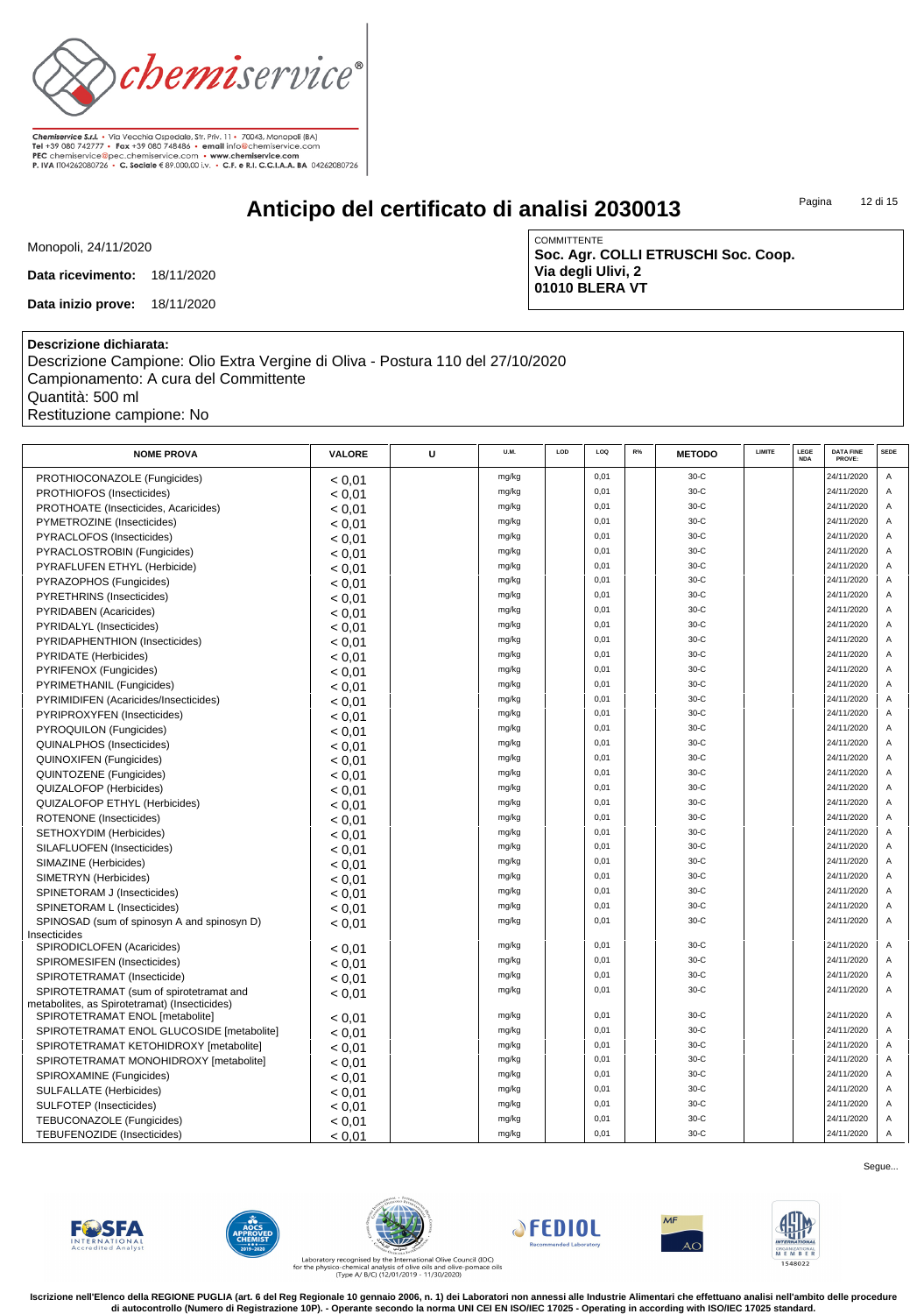

# **Anticipo del certificato di analisi 2030013**

Pagina 13 di 15

Monopoli, 24/11/2020

**Data ricevimento:** 18/11/2020

**Data inizio prove:** 18/11/2020

**COMMITTENTE Soc. Agr. COLLI ETRUSCHI Soc. Coop. Via degli Ulivi, 2 01010 BLERA VT**

### **Descrizione dichiarata:**

Descrizione Campione: Olio Extra Vergine di Oliva - Postura 110 del 27/10/2020 Campionamento: A cura del Committente Quantità: 500 ml Restituzione campione: No

| <b>NOME PROVA</b>                       | VALORE | U | <b>U.M.</b> | LOD | LOO  | R% | <b>METODO</b> | LIMITE | LEGE<br><b>NDA</b> | <b>DATA FINE</b><br>PROVE: | <b>SEDE</b>    |
|-----------------------------------------|--------|---|-------------|-----|------|----|---------------|--------|--------------------|----------------------------|----------------|
| TEBUFENPYRAD (Insecticides)             | < 0.01 |   | mg/kg       |     | 0,01 |    | $30-C$        |        |                    | 24/11/2020                 | Α              |
| <b>TEBUPIRIMIFOS (Insecticides)</b>     | < 0.01 |   | mg/kg       |     | 0,01 |    | $30-C$        |        |                    | 24/11/2020                 | A              |
| <b>TECNAZENE</b> (Fungicides)           | < 0.01 |   | mg/kg       |     | 0,01 |    | 30-C          |        |                    | 24/11/2020                 | A              |
| TEFLUBENZURON (Insecticides)            | < 0,01 |   | mg/kg       |     | 0,01 |    | $30-C$        |        |                    | 24/11/2020                 | $\Delta$       |
| <b>TEFLUTHRIN (Insecticides)</b>        | < 0.01 |   | mg/kg       |     | 0,01 |    | $30-C$        |        |                    | 24/11/2020                 | A              |
| TEPRALOXYDIM (Herbicides)               | < 0.01 |   | mg/kg       |     | 0,01 |    | $30-C$        |        |                    | 24/11/2020                 | A              |
| <b>TERBACIL (Herbicides)</b>            | < 0.01 |   | mg/kg       |     | 0,01 |    | 30-C          |        |                    | 24/11/2020                 | A              |
| <b>TERBUFOS (Insecticides)</b>          | < 0.01 |   | mg/kg       |     | 0,01 |    | $30-C$        |        |                    | 24/11/2020                 | A              |
| <b>TERBUMETON (Herbicides)</b>          | < 0.01 |   | mg/kg       |     | 0.01 |    | $30-C$        |        |                    | 24/11/2020                 | $\overline{A}$ |
| <b>TERBUTHYLAZINE</b> (Herbicides)      | < 0.01 |   | mg/kg       |     | 0.01 |    | $30-C$        |        |                    | 24/11/2020                 | A              |
| TERBUTHYLAZINE, 2-HYDROXY (Herbicides)  | < 0.01 |   | mg/kg       |     | 0,01 |    | $30-C$        |        |                    | 24/11/2020                 | A              |
| TERBUTHYLAZINE, DESETHYL (Herbicides)   | < 0.01 |   | mg/kg       |     | 0,01 |    | $30-C$        |        |                    | 24/11/2020                 | A              |
| <b>TERBUTRYN</b> (Herbicides)           | < 0.01 |   | mg/kg       |     | 0,01 |    | $30-C$        |        |                    | 24/11/2020                 | A              |
| TETRACHLORVINPHOS (Insecticides)        | < 0.01 |   | mg/kg       |     | 0,01 |    | 30-C          |        |                    | 24/11/2020                 | $\overline{A}$ |
| TETRACONAZOLE (Fungicides)              | < 0.01 |   | mg/kg       |     | 0,01 |    | $30-C$        |        |                    | 24/11/2020                 | A              |
| <b>TETRADIFON (Acaricides)</b>          | < 0.01 |   | mg/kg       |     | 0.01 |    | $30-C$        |        |                    | 24/11/2020                 | $\overline{A}$ |
| <b>TETRAMETHRIN (Insecticides)</b>      | < 0.01 |   | mg/kg       |     | 0,01 |    | $30-C$        |        |                    | 24/11/2020                 | Α              |
| <b>TETRASUL (Acaricides)</b>            | < 0.01 |   | mg/kg       |     | 0,01 |    | 30-C          |        |                    | 24/11/2020                 | A              |
| <b>THENYLCHLOR (Herbicides)</b>         | < 0.01 |   | mg/kg       |     | 0,01 |    | $30-C$        |        |                    | 24/11/2020                 | A              |
| THIABENDAZOLE (Fungicides)              | < 0.01 |   | mg/kg       |     | 0,01 |    | $30-C$        |        |                    | 24/11/2020                 | A              |
| THIACLOPRID (Insecticides)              | < 0.01 |   | mg/kg       |     | 0,01 |    | 30-C          |        |                    | 24/11/2020                 | $\overline{A}$ |
| THIAMETHOXAM (Insecticides)             | < 0.01 |   | mg/kg       |     | 0,01 |    | $30-C$        |        |                    | 24/11/2020                 | $\overline{A}$ |
| THIAMETHOXAM (sum of thiamethoxam and   | < 0,01 |   | mg/kg       |     | 0,01 |    | $30-C$        |        |                    | 24/11/2020                 | A              |
| clothianidin expressed as thiamethoxam) |        |   |             |     |      |    |               |        |                    |                            |                |
| THIFLUZAMIDE (Fungicides)               | < 0.01 |   | mg/kg       |     | 0,01 |    | 30-C          |        |                    | 24/11/2020                 | A              |
| THIOBENCARB (Herbicides)                | < 0.01 |   | mg/kg       |     | 0,01 |    | $30-C$        |        |                    | 24/11/2020                 | A              |
| THIODICARB (Insecticides)               | < 0.01 |   | mg/kg       |     | 0.01 |    | $30-C$        |        |                    | 24/11/2020                 | $\overline{A}$ |
| THIOFANOX (Insecticides)                | < 0.01 |   | mg/kg       |     | 0,01 |    | 30-C          |        |                    | 24/11/2020                 | A              |
| THIONAZIN (Insecticides)                | < 0.01 |   | mg/kg       |     | 0,01 |    | $30-C$        |        |                    | 24/11/2020                 | A              |
| THIOPHANATE-METHYL (Fungicides)         | < 0.01 |   | mg/kg       |     | 0,01 |    | $30-C$        |        |                    | 24/11/2020                 | A              |
| TIOCARBAZIL (Herbicides)                | < 0.01 |   | mg/kg       |     | 0,01 |    | $30-C$        |        |                    | 24/11/2020                 | $\overline{A}$ |
| TOLCLOPHOS-METHYL (Fungicides)          | < 0.01 |   | mg/kg       |     | 0,01 |    | 30-C          |        |                    | 24/11/2020                 | A              |
| <b>TOLFENPYRAD (Insecticides)</b>       | < 0.01 |   | mg/kg       |     | 0.01 |    | $30-C$        |        |                    | 24/11/2020                 | A              |
| TOLYFLUANID (Fungicides)                | < 0.01 |   | mg/kg       |     | 0.01 |    | $30-C$        |        |                    | 24/11/2020                 | $\overline{A}$ |
| TOXAPHENE (Camphechlor) (Insecticide)   | < 0.01 |   | mg/kg       |     | 0,01 |    | 30-C          |        |                    | 24/11/2020                 | A              |
| <b>TRALOMETHRIN (Insecticides)</b>      | < 0.01 |   | mg/kg       |     | 0,01 |    | 30-C          |        |                    | 24/11/2020                 | A              |
| <b>TRIADIMEFON (Fungicides)</b>         | < 0.01 |   | mg/kg       |     | 0,01 |    | $30-C$        |        |                    | 24/11/2020                 | A              |
| TRIADIMEFON (sum of TRIADIMENOL and     | < 0.01 |   | mg/kg       |     | 0.01 |    | $30-C$        |        |                    | 24/11/2020                 | $\overline{A}$ |
| TRIADIMEFON)                            |        |   |             |     |      |    |               |        |                    |                            |                |
| <b>TRIADIMENOL (Fungicides)</b>         | < 0.01 |   | mg/kg       |     | 0.01 |    | $30-C$        |        |                    | 24/11/2020                 | A              |
| <b>TRIALLATE</b> (Herbicides)           | < 0,01 |   | mg/kg       |     | 0,01 |    | $30-C$        |        |                    | 24/11/2020                 | A              |
| TRIAZOPHOS (Insecticides)               | < 0.01 |   | mg/kg       |     | 0,01 |    | 30-C          |        |                    | 24/11/2020                 | $\overline{A}$ |
| TRICHLORONAT (Insecticides)             | < 0.01 |   | mg/kg       |     | 0,01 |    | $30-C$        |        |                    | 24/11/2020                 | A              |
| <b>TRICHLORPHON (Insecticides)</b>      | < 0.01 |   | mg/kg       |     | 0.01 |    | $30-C$        |        |                    | 24/11/2020                 | A              |
| TRICYCLAZOLE (Fungicides)               | < 0.01 |   | mg/kg       |     | 0,01 |    | $30-C$        |        |                    | 24/11/2020                 | A              |
| <b>TRIDEMORF (Fungicides)</b>           | < 0.01 |   | mg/kg       |     | 0,01 |    | $30-C$        |        |                    | 24/11/2020                 | $\overline{A}$ |













Laboratory recognised by the International Olive Council (IOC)<br>for the physico-chemical analysis of olive oils and olive-pomace oils<br>(Type A/ B/C) (12/01/2019 - 11/30/2020)

**Iscrizione nell'Elenco della REGIONE PUGLIA (art. 6 del Reg Regionale 10 gennaio 2006, n. 1) dei Laboratori non annessi alle Industrie Alimentari che effettuano analisi nell'ambito delle procedure di autocontrollo (Numero di Registrazione 10P). - Operante secondo la norma UNI CEI EN ISO/IEC 17025 - Operating in according with ISO/IEC 17025 standard.**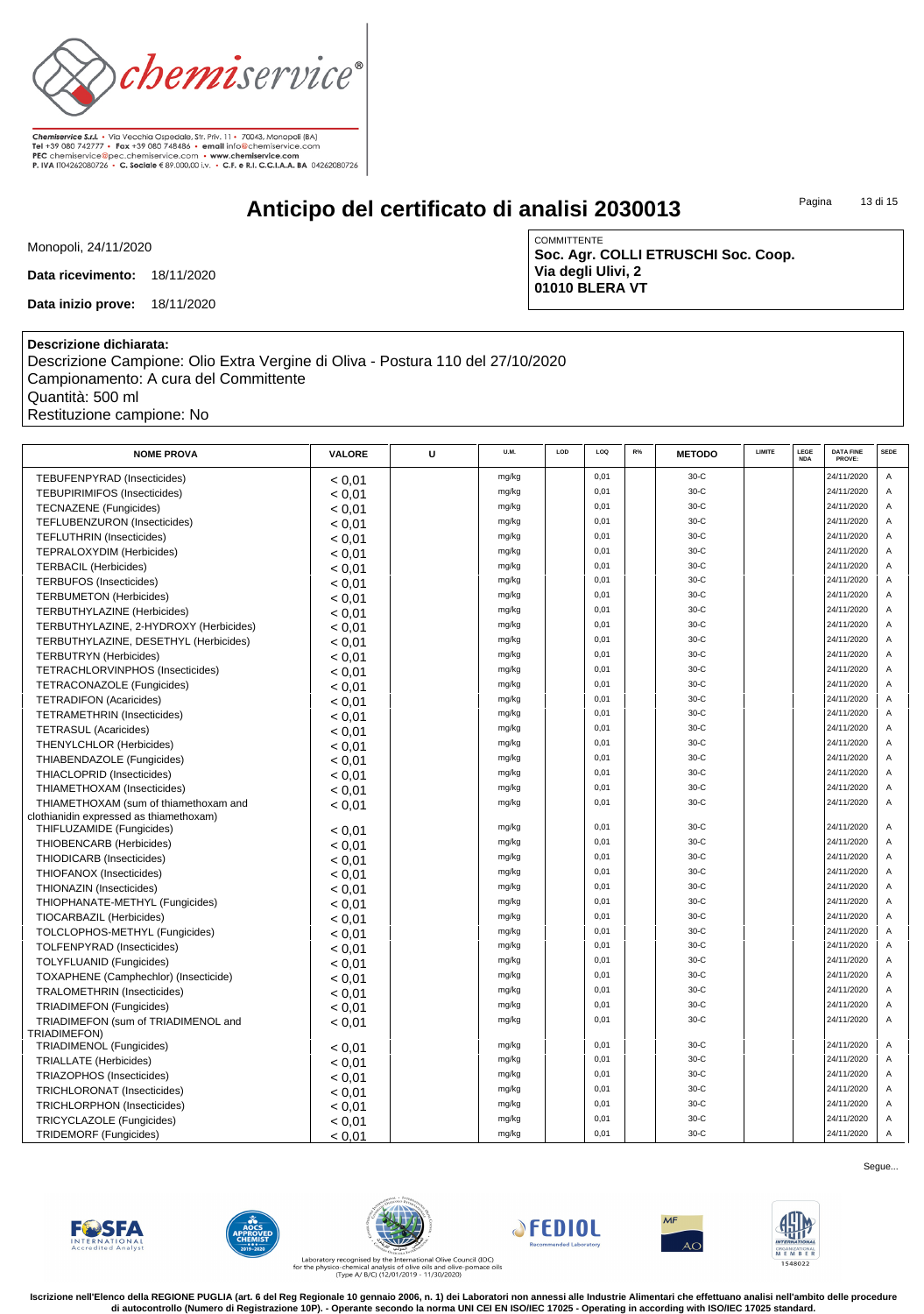

**Chemiservice S.r.l.** • Via Vecchia Ospedale, Str. Priv. 11 • 70043, Monopoli (BA)<br>Tel +39 080 742777 • Fax +39 080 748486 • email info@chemiservice.com PEC chemiservice@pec.chemiservice.com • www.chemiservice.com<br>P. IVA IT04262080726 • C. Sociale € 89.000,00 i.v. • C.F. e R.I. C.C.I.A.A. BA 04262080726

# **Anticipo del certificato di analisi 2030013**

Pagina 14 di 15

Monopoli, 24/11/2020

**Data ricevimento:** 18/11/2020

**Data inizio prove:** 18/11/2020

**COMMITTENTE Soc. Agr. COLLI ETRUSCHI Soc. Coop. Via degli Ulivi, 2 01010 BLERA VT**

### **Descrizione dichiarata:**

Descrizione Campione: Olio Extra Vergine di Oliva - Postura 110 del 27/10/2020 Campionamento: A cura del Committente Quantità: 500 ml Restituzione campione: No

| <b>NOME PROVA</b>                              | <b>VALORE</b> | U | U.M.  | LOD | LOO  | $R\%$ | <b>METODO</b> | <b>LIMITE</b> | LEGE<br><b>NDA</b> | <b>DATA FINE</b><br>PROVE: | <b>SEDE</b>    |
|------------------------------------------------|---------------|---|-------|-----|------|-------|---------------|---------------|--------------------|----------------------------|----------------|
| TRIDIPHANE (Herbicide)                         | < 0.01        |   | mg/kg |     | 0.01 |       | $30-C$        |               |                    | 24/11/2020                 | $\overline{A}$ |
| TRIFLOXYSTROBIN (Fungicides)                   | < 0.01        |   | mg/kg |     | 0.01 |       | $30-C$        |               |                    | 24/11/2020                 | $\overline{A}$ |
| TRIFLUMIZOLE (Fungicides)                      | < 0.01        |   | mg/kg |     | 0.01 |       | $30-C$        |               |                    | 24/11/2020                 | $\overline{A}$ |
| TRIFLUMIZOLE as sum of Triflumizole and FM-6-1 | < 0.01        |   | mg/kg |     | 0.01 |       | $30-C$        |               |                    | 24/11/2020                 | $\overline{A}$ |
| (Fungicides)                                   |               |   |       |     |      |       |               |               |                    |                            |                |
| <b>TRIFLUMURON</b> (Insecticides)              | < 0.01        |   | mg/kg |     | 0.01 |       | $30-C$        |               |                    | 24/11/2020                 | $\overline{A}$ |
| <b>TRIFLURALIN (Herbicides)</b>                | < 0.01        |   | mg/kg |     | 0.01 |       | $30-C$        |               |                    | 24/11/2020                 | $\overline{A}$ |
| <b>TRIFORINE</b> (Fungicides)                  | < 0.01        |   | mg/kg |     | 0.01 |       | $30-C$        |               |                    | 24/11/2020                 | $\overline{A}$ |
| TRITICONAZOLE (Fungicides)                     | < 0.01        |   | mg/kg |     | 0.01 |       | $30-C$        |               |                    | 24/11/2020                 | $\overline{A}$ |
| UNICONAZOLE (Fungicides)                       | < 0.01        |   | mg/kg |     | 0.01 |       | $30-C$        |               |                    | 24/11/2020                 | $\overline{A}$ |
| VAMIDOTHION (Acaricides)                       | < 0.01        |   | mg/kg |     | 0.01 |       | $30-C$        |               |                    | 24/11/2020                 | $\overline{A}$ |
| <b>VINCLOZOLIN (Fungicides)</b>                | < 0.01        |   | mg/kg |     | 0.01 |       | $30-C$        |               |                    | 24/11/2020                 | $\overline{A}$ |
| XMC [Macbal] (Insecticides)                    | < 0.01        |   | mg/kg |     | 0.01 |       | $30-C$        |               |                    | 24/11/2020                 | $\overline{A}$ |
| XYLYLCARB [MPMC] (Insecticides)                | < 0.01        |   | mg/kg |     | 0.01 |       | $30-C$        |               |                    | 24/11/2020                 | $\overline{A}$ |
| ZOXAMIDE (Fungicides)                          | < 0.01        |   | mg/kg |     | 0.01 |       | $30-C$        |               |                    | 24/11/2020                 | $\overline{A}$ |

NOTA: In riferimento alla prova Multiresiduale non si segnala alcuna traccia di fitofarmaci.

#### CONCLUSIONI:

I parametri verificati risultano avere valori conformi a quanto previsto per l'Olio Extra Vergine di Oliva, dal Regolamento C.E.E. n.2568/91 e successive modifiche.

#### **Riferimenti Limiti**

(1) Reg CEE 2568/1991 11/07/1991 GU CEE L248 05/09/1991, All I come modificato dal Reg UE 2019/1604 del 27/09/2019 GU L 250 del 30/09/2019.

#### Sede analisi:

A: Prova eseguita presso la Sede A (Via Vecchia Ospedale, 11 - 70043 Monopoli BA)

#### **Legenda**

ND: Non rilevabile in quanto inferiore al LOD del metodo di prova

11C = In conformità con quanto riportato nel metodo di prova ufficiale, il risultato deve essere inteso come valore assoluto.

U: Incertezza estesa, espressa nelle stesse unità di misura del risultato, calcolata adottando un fattore di copertura K=2 (se non diversamente specificato) per assicurare un livello di fiducia prossimo al 95%; oppure, per le prove microbiologiche e quelle delle fibre di amianto aerodisperse, intervallo di fiducia al livello di probabilità del 95%. Per le prove microbiologiche un risultato derivato da una conta sul campione, sulla sospensione iniziale o sulla prima diluizione compresa tra 4 e 9 (inclusi) viene considerato "stimato". Per le prove microbiologiche qualitative è riportata l'incertezza di misura estesa, stimata secondo ISO 19036 come incertezza standard moltiplicata per un fattore di copertura k=2 e un livello di fiducia approssimativo<br>del 95%. L'incertezza tipo combi del 95%. L'incertezza tipo combinata si assume uguale allo scarto tipo di riproducibilità intralaboratorio.

rilevabilità, definito come la più bassa concentrazione dell'analita in un campione che può essere rilevata, ma non quantificata, nelle condizioni specificate.

LOQ: Limite di quantificazione, la più bassa concentrazione dell'analita in un campione che può essere determinata, con accettabile precisione ed esattezza. R%: Recupero medio percentuale (non viene utilizzato per correggere il dato analitico sui fitofarmaci, sui metalli e sulle micotossine).

En: Revisione "n" del Rapporto di Prova che identifica l'Emendamento. L'Emendamento sostituisce ed annulla tutte le precedenti versioni del RdP.

#### METODO:

- 01-C = Reg CEE 2568/1991 11/07/1991 GU CEE L248 05/09/91 Reg UE 1227/2016 GU UE L202 28/07/2016 All II
- 02-C = Reg CEE 2568/1991 11/07/1991 GU CEE L248 05/09/91 All III Reg UE 1748/2016 del 30/9/2016 GU L273 del 8/10/2016
- 10-C = Reg CEE 2568/1991 11/07/1991 GU CEE L248 05/09/1991 All IX Reg UE 1833/2015 del 12/10/2015 GU UE L266/29 del 13/10/2015 All III

26-C = NGD C89 - 2010

30-C = UNI EN 15662:2018













Laboratory re<br>for the physicoco-chemical analysis of olive oils and olive-pomace oils<br>Type A/ B/C) (12/01/2019 - 11/30/2020)

Iscrizione nell'Elenco della REGIONE PUGLIA (art. 6 del Reg Regionale 10 gennaio 2006, n. 1) dei Laboratori non annessi alle Industrie Alimentari che effettuano analisi nell'ambito delle procedure **di autocontrollo (Numero di Registrazione 10P). - Operante secondo la norma UNI CEI EN ISO/IEC 17025 - Operating in according with ISO/IEC 17025 standard.**

Seque...